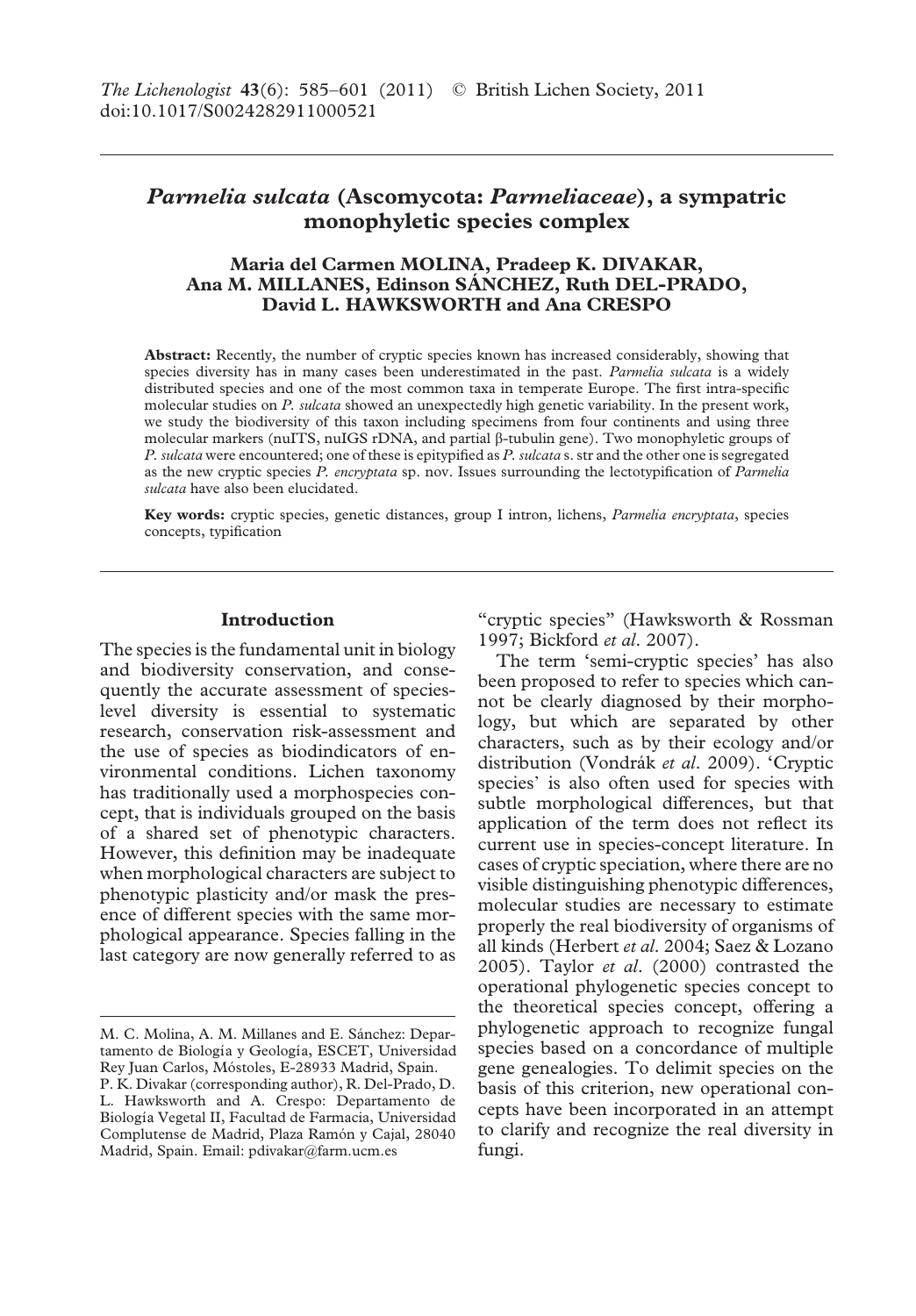It is remarkable how molecular studies are revolutionizing our understanding of species circumscriptions in lichen-forming fungi, where molecular data have repeatedly demonstrated the existence of cryptic species in lichens (Crespo & Pérez-Ortega 2009; Crespo & Lumbsch 2010). However, it is estimated that much of the undescribed diversity in fungi could remain masked behind a species complex that includes two or more independent evolutionary lineages (Hawksworth 2001), especially in those with wide geographical distribution.

Several studies using molecular markers have led to the discovery of cryptic species in lichen-forming fungi. For example, Kroken & Taylor (2001) recognized at least six phylogenetic species within *Letharia* rather than the two previously accepted species. Högnabba & Wedin (2003) noted that there are at least two well-supported monophyletic groups that could be interpreted as phylogenetic species within the *Sphaerophorus globosus* complex, and Myllys*et al*. (2003) found three different clades in *Cladonia arbuscula*. Divakar *et al*. (2007) reported two monophyletic clades in the *Physconia distorta* complex, one of which was considered to be a cryptic species. Furthermore, the measure of genetic distances is providing an additional valuable tool for species identification when morphological characters are scarce, as in the case of cryptic species (e.g. Hebert *et al*. 2004; Zemlack *et al*. 2009; Del-Prado *et al*. 2010).

*Parmelia sulcata* is a common lichen recolonizing temperate urban areas following reductions in sulphur dioxide levels (Hawksworth & McManus 1989; Crespo *et al*. 2004).This species, first described by Taylor (1836) from Ireland, is characterized by squarrose rhizines and a grey pseudocyphellate, sorediate upper surface (Hale 1987; Divakar *et al*. 2001); it contains atranorin, chloroatranorin, salazinic acid, and consalazinic acid (Galloway & Elix 1983). The species grows in a wide range of ecological environments, most frequently on bark or wood, but can also be found on siliceous rocks, especially if they are mossy. Reproduction is predominantly asexual from soredia, although apothecia are not exceptionally rare

in rural areas. It is widely distributed, and perhaps the most common parmelioid lichen in Europe. The first intra-specific molecular studies on *P. sulcata* showed an unexpectedly high genetic variability (Crespo *et al*. 1997), and Crespo *et al*. (1999) reported a differential distribution of haplotypes in relationship to recolonizing populations following ameliorations of sulphur dioxide levels in northwest and west London. Divakar*et al*. (2005*a*) confirmed this variability, and described the new species, *P. barrenoae*, from central Spain based on a combination of molecular and morphological characters.

Molecular data have supported the establishment of other phylogenetic species within *Parmelia*. Within *P. saxatilis*, Mediterranean populations were described by Crespo *et al*. (2002) as a separate species, *P. serrana*, based on strong molecular evidence and also on some weak morphological, and a few ecological, features (Molina *et al*. 2004); a group I intron in position 1516 in the nSSU of *P. saxatilis* never appeared in *P. serrana*. Feuerer & Thell (2002) described *P. ernstiae* as distinct from *P. saxatilis* s. lat. on the basis of molecular markers and phenotypic characters, and later Molina *et al*. (2004) confirmed the monophyly of that species and showed phylogenetic relationships between *P. ernstiae* and *P. saxatilis* s. str.

In all cases where genetic complexity is discovered in established morphospecies as a result of molecular studies, there is a problem in fixing the application of the specific name. The problem is to determine which halpotype the name-bearing type of the species name belongs to, especially when no DNA can be recovered from ancient reference specimens. For example, in the case of *P. saxatilis*, an interpretative type (i.e. an epitype) was selected to fix the application of the name (Crespo *et al*. 2002). In this contribution, we similarly typifiy *P. sulcata*.

In order to examine the genetic diversity, phylogeny and species concepts in *P. sulcata*, we used extensive taxon sampling from four continents (America, Africa, Europe and Asia), including the lectotype area in Ireland. We selected as molecular markers nuITS, nuIGS rDNA, and  $\beta$ -tubulin (partial gene).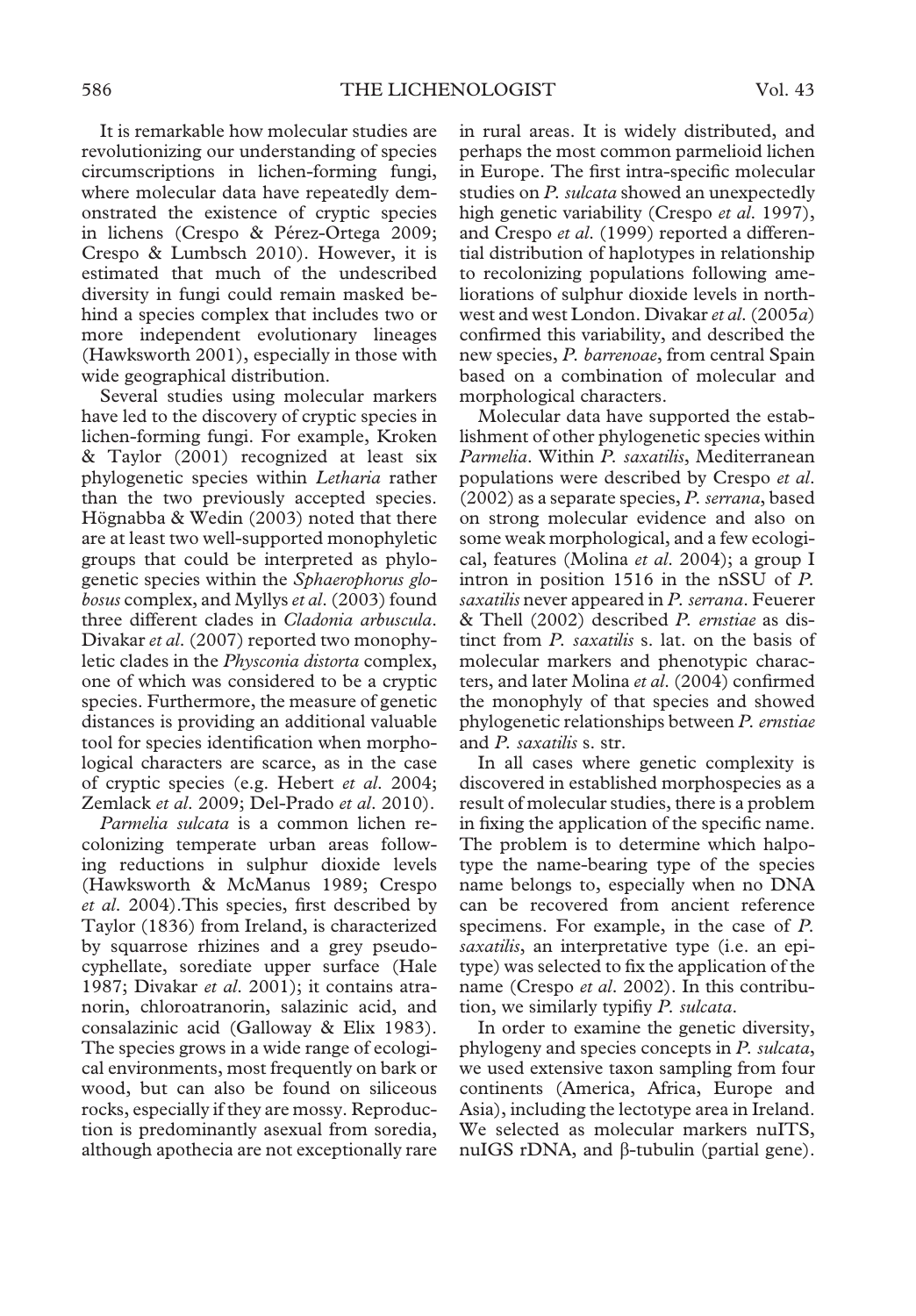Begerow *et al*. (2004) reported on the value of  $\beta$ -tubulin for inferring the phylogeny of basidiomycetes, though paralogous genes have been described in this molecular marker (e.g. Jackson *et al*. 2006; Msiska & Morton 2009), even in parmelioid lichens where Thell *et al*. (2004) reported the occurrence of multiple copies. Despite the problem of paralogous markers, O'Donnell *et al*. (1998) reported that there was 3·5 times more phylogenetic information in  $\beta$ -tubulin genes than in the mitochondrial SSU rRNA genes, and so proposed it as a useful marker for studying close relationships in *Fusarium*. Myllys *et al*. (2001) and Molina *et al*. (2004) have demonstrated the value of this gene as a molecular marker over ITS nuDNA in lichenforming fungi. The conserved  $\beta$ -tubulin gene has proved a good phylogenetic molecular marker in several lichenological studies (Myllys *et al*. 2001; Articus *et al*. 2002; Crespo *et al*. 2002; Thell *et al*. 2002; Molina *et al*. 2004). In our study we also use, for the first time in *Parmelia*, nuIGS rDNA as a molecular marker since it has been found to be of value for species distinction in other groups of lichens (Wirtz *et al*. 2008).

### **Materials and Methods**

### **Taxon sampling**

Sequence data of the nuITS, nuIGS rDNA and -tubulin partial gene were analyzed in 37 *Parmelia* s. str. samples. The specimens were collected from four different continents (*viz*. Africa, Asia, America and Europe). Details of the material, area of collection, location of voucher specimens, and GenBank accession numbers are presented in Table 1. Three sequences of *P. mayi* were used as outgroup following our previous study (Molina *et al*. 2011).

#### **Molecular methods**

Small samples prepared from freshly collected and frozen specimens were ground with sterile plastic pestles. Total genomic DNA was extracted using the DNeasy Plant Mini Kit (Qiagen) according to the manufacturer's instructions, but with modifications as described in Crespo *et al*. (2001). Dilutions of 1:10 of the total DNA were used for PCR amplifications of the gene in the nuITS rDNA region. Fungal nuITS rDNA was amplified using the primers ITS1F (Gardes & Bruns 1993), ITS4 (White *et al*. 1990) and ITS1-LM (Myllys *et al*. 1999), and ITS2-KL (Lohtander *et al*. 1998). The

partial  $\beta$ -tubulin sequence was obtained using Bt3-Lm and Bt10-LM primers (Myllys *et al*. 2001), and nuIGS rDNA was amplified using IGS1-2a (Carbone & Kohn 1999) and NSSU31T (Frank Kauff). When the first PCR products were negative, we used  $4 \mu l$  as the template in a new amplification reaction using NCS1R (Carbone & Kohn 1999) as internal primer.

Amplifications were performed in 50 µl volumes containing a reaction mixture of 5 µl 10X DNA polymerase buffer (Biotools) (containing  $MgCl<sub>2</sub> 2$  mM, 10 mM Tris-HCl, pH 8·0, 50 mM KCl, 1 mM EDTA, 0·1% Triton  $X-100$ ),  $1 \mu l$  of dinucleotide triphosphate (dNTPs), containing 10 mM of each base,  $2.5 \mu$ l of each primer (10  $\mu$ M), 1.25  $\mu$ l of DNA polymerase (1U  $\mu$ l<sup>-1</sup>) and 27.5  $\mu$ l dH<sub>2</sub>O. Finally, 40  $\mu$ l of this mixture was added to 10 µl of DNA from each specimen.

The amplifications were carried out in an automatic thermocycler (Techne Progene) and performed using the following programs. For the ITS we used an initial denaturation at 94°C for 5 min, and 30 cycles of: 94°C for 1 min, 54–58°C for 1 min, 72°C for 1·5 min; and a final extension at  $72^{\circ}$ C for 5 min. For the  $\beta$ -tubulin gene we used an initial denaturizing at 94°C for 5 min, and 30 cycles of: 94°C for 1 min, 55–58°C for 1 min, 72°C for 1·5 min; and a final extension at 72°C for 5 min. Finally, for the IGS we used an initial denaturizing at 94°C for 5 min, and 35 cycles of: 94°C for 1 min, 52°C for 1 min, 72°C for 1·5 min; and a final extension at 72°C for 5 min.

The PCR products were then cleaned either using the Bioclean Columns kit (Biotools) according to the manufacturer's instructions, or adding 5  $\mu$ l of ExoSAP-IT® (Exonuclease 1- Shrimp Alkaline Phosphatase) to the PCR products, followed by a heat treatment of 15 min at 37°C and 15 min at 80°C. The cleaned PCR products were sequenced using the same amplification primers. The ABI Prism™ Dye Terminator Cycle Sequencing Ready reaction kit (Applied Biosystems) was used and the following settings were applied: denaturation for 3 min at 94°C, 25 cycles at 96°C for 10 s, 50°C for 5 s, and 60°C for 4 min. Sequencing reactions were electrophoresed on a 3730 DNA analyzer (Applied Biosystems). Partial nuSSU rDNA, including an intron at the end of the 3' (SSU), were removed before the alignment. Sequence fragments obtained were assembled with Seq-Man 4.03 (DNAStar) and manually adjusted.

## **Sequence alignments**

Previously published sequences (Molina *et al*. 2004; Divakar *et al*. 2005*a*) were obtained from GenBank and included in the present study, together with the newly produced ones. Sequences were aligned using the Q-INS-i algorithm (Katoh & Toh 2008*a*) of the multiple sequence alignment software MAFFT version 6.611 (Katoh *et al*. 2002; Katoh & Toh 2008*b*), following Wedin *et al*. (2009), but aligning sequences in a single step. Major insertions and ambiguous regions were identified and eliminated by Gblocks version 0.91b (Castresana 2000) with the following parameters: minimum number of sequences for a conserved position = 17, minimum number of sequences for a flank position =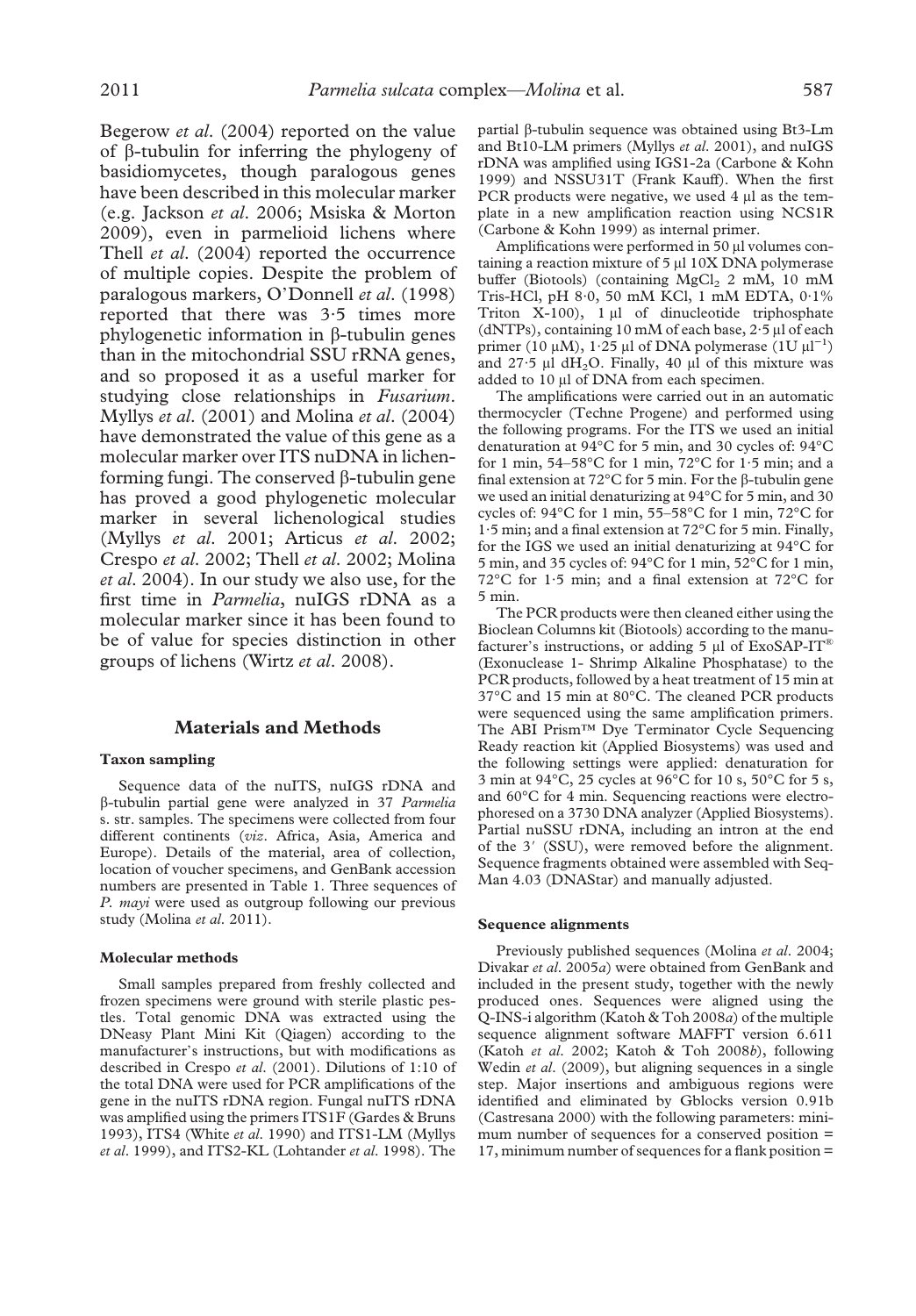| No           | Species          | Locality, Country, Collector                              | Voucher specimen | GenBank Number   |                            |                 |
|--------------|------------------|-----------------------------------------------------------|------------------|------------------|----------------------------|-----------------|
|              |                  |                                                           |                  | <b>ITS</b>       | β-tubulin                  | <b>IGS</b>      |
| $\mathbf{1}$ | P. barrenoae     | La Barranca (Madrid), Spain,<br>Crespo                    | MAF-Lich 9750    |                  | AY295103 AY295111 JN118604 |                 |
| 2            | P. barrenoae     | S. Gredos 2 (Ávila), Spain,<br>Crespo                     | MAF-Lich 9906    |                  | AY579446 AY579461 JN118605 |                 |
| 3            | P. barrenoae     | Las Médulas (León), Spain,<br>Divakar                     | MAF-Lich 9905    |                  | AY579448 AY579463 JN118606 |                 |
| 4            | P. barrenoae     | Marvào (Sao Mamede),<br>Portugal, Crespo                  | MAF-Lich 9900    |                  | AY579450 AY579464 JN118607 |                 |
| 5            | P. barrenoae     | Herbeset (Castellón), Spain,<br>Crespo, Barreno & Divakar | MAF-Lich 10154   |                  | AY579451 AY579465 JN118608 |                 |
| 6            | P. encryptata.   | Herbeset (Castellón), Spain,<br>Crespo, Barreno & Divakar | MAF-Lich 10152   |                  | AY579455 AY579469 JN118609 |                 |
| 7            | P. encryptata    | Herbes (Castellón), Spain,<br>Crespo, Barreno & Divakar   | MAF-Lich 10157   |                  | AY579456 AY579470 JN118610 |                 |
| 8            | P. encryptata    | Caceres, Spain, Crespo et al.                             | MAF-Lich 9902    | AY579449         |                            |                 |
| 9            | P. encryptata    | Killarney (Kerry), Ireland,<br>Crespo & Gavilan           | MAF-Lich 15422   | EU788036         |                            | <b>IN118611</b> |
| 10           | P. encryptata    | Killarney (Kerry), Ireland,<br>Crespo & Gavilan           | MAF-Lich 15420   | EU788037         |                            | <b>JN118612</b> |
| 11           | P. mayi          | Massachusetts, USA, May                                   | MAF-Lich 15765   | <b>IN118585</b>  | <b>IN118578</b>            | <b>IN118613</b> |
| 12           | P. mayi          | Massachusetts, USA, May                                   | MAF-Lich 15766   | JN118586         | JN118579                   | JN118614        |
| 13           | P. mayi          | Massachusetts, USA, May                                   | MAF-Lich 15767   | <b>JN118587</b>  | <b>JN118580</b>            | <b>IN118615</b> |
| 14           | P. praesquarrosa | Hokkaido (Tokyo), Japan,<br>Hamada                        | MAF-Lich 7282    |                  | AY036982 AF391143          |                 |
| 15           | P. squarrosa     | Forge Creek, USA, Cregler                                 | MAF-Lich 7293    |                  | AY036977 AY580308 JN118588 |                 |
| 16           | P. squarrosa     | Parson, USA, Cregler                                      | MAF-Lich 7270    |                  | AY036979 AY580309 JN118589 |                 |
| 17           | P. sulcata       | London (England), UK,<br>Crespo                           | MAF-Lich 15581   |                  | EU788019 EU788011          |                 |
| 18           | P. sulcata       | S. Guadarrama (Madrid),<br>Spain, Divakar                 | MAF-Lich 9899    |                  | AY580313 AY580310          |                 |
| 19           | P. sulcata       | S. Gredos (Avila), Spain,<br>Crespo                       | MAF-Lich 9904    |                  | AY579445 AY579460 JN118590 |                 |
| 20           | P. sulcata       | Düsseldorf, Germany, Crespo                               | MAF-Lich 10159   | AY579454 AY57968 |                            | <b>IN118591</b> |
| 21           | P. sulcata       | Somiedo Nat. Park (Asturias),<br>Spain, Divakar           | MAF-Lich 9898    |                  | EU788020 EU788012          |                 |
| 22           | P. sulcata       | Casa de Campo (Madrid),<br>Spain, Crespo & Divakar        | MAF-Lich 15432   | EU788021         |                            | <b>IN118592</b> |
| 23           | P. sulcata       | Bioxar (Castellón), Spain,<br>Crespo, Barreno & Divakar   | MAF-Lich 10160   |                  | EU788022 EU788013 JN118593 |                 |
| 24           | P. sulcata       | Tenerife (Canary Islands),<br>Spain, Crespo               | MAF-Lich 15423   |                  | EU788023 EU788014 JN118594 |                 |
| 25           | P. sulcata       | Hightstown (New Jersey),<br>USA, Molina                   | MAF-Lich 15429   | EU788024         |                            | <b>JN118595</b> |
| 26           | P. sulcata       | Hightstown (New Jersey),<br>USA, Molina                   | MAF-Lich 15425   |                  | EU788025 EU788015 IN118596 |                 |
| 27           | P. sulcata       | Killarney (Kerry), Ireland,<br>Crespo & Gavilan           | MAF-Lich 15421   | EU788027         |                            | <b>JN118597</b> |
| 28           | P. sulcata       | Dunkerron (Kerry), Ireland,<br>Crespo & Gavilan           | MAF-Lich 15418   | EU788028         |                            | <b>IN118598</b> |
| 29           | P. sulcata       | Monteliev (Carcassonne),<br>France, Hawksworth            | MAF-Lich 15579   |                  | EU788029 EU788016 JN118599 |                 |

T 1. *Specimens of* Parmelia *used in this study, with location, reference collection detail and GenBank accession numbers. Newly obtained sequences are shown in bold*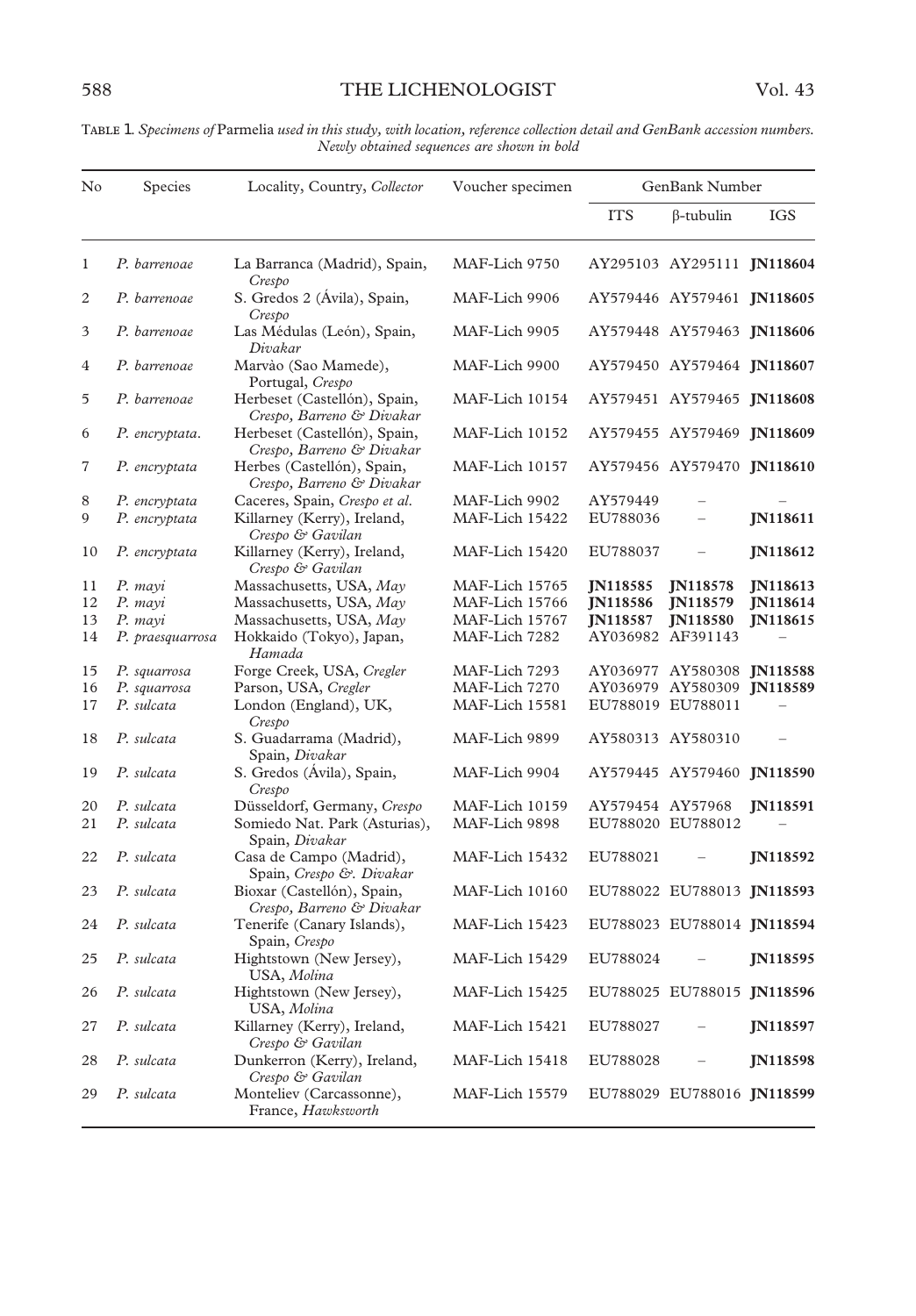| $\rm No$ | Species      | Locality, Country, Collector                              | Voucher specimen | GenBank Number    |                            |                 |
|----------|--------------|-----------------------------------------------------------|------------------|-------------------|----------------------------|-----------------|
|          |              |                                                           |                  | <b>ITS</b>        | $\beta$ -tubulin           | <b>IGS</b>      |
| 30       | P. sulcata   | Aberdeen (Scotland), UK,<br>Hazokszoorth                  | MAF-Lich 15582   | EU788030          |                            | <b>IN118600</b> |
| 31       | P. sulcata   | Teplice, Eslovaquia, Crespo &<br>Divakar                  | MAF-Lich 16874   | <b>IN118581</b>   |                            |                 |
| 32       | P. sulcata   | Teplice, Eslovaquia, Crespo &<br>Divakar                  | MAF-Lich 16873   | <b>IN118582</b>   |                            |                 |
| 33       | P. sulcata   | Teplice, Eslovaquia, Crespo &<br>Divakar                  | MAF-Lich 16875   | <b>IN118583</b>   |                            |                 |
| 34       | P. sulcata   | Mana to vasudhara, India,<br>Divakar                      | MAF-Lich 16872   | <b>IN118584</b>   |                            |                 |
| 35       | P. sulcata   | Ventorrillo (Madrid), Spain,<br>Divakar                   | MAF-Lich9901     |                   | AY579447 AY579462 JN118601 |                 |
| 36       | P. sulcata   | Düsseldorf, Germany, Crespo                               | MAF-Lich10155    |                   | AY579453 AY579467 JN118602 |                 |
| 37       | P. sulcata   | Turkey, Feuerer                                           | Feuerer 29475    | AF410838          |                            |                 |
| 38       | P. sulcata   | Herbeset (Castellón), Spain,<br>Crespo, Barreno & Divakar | MAF-Lich10153    | AY579452 AY579466 |                            |                 |
| 39       | Parmelia sp. | Hightstown (New Jersey),<br>USA, Molina                   | MAF-Lich 15431   | EU788033          |                            | <b>IN118603</b> |
| 40       | Parmelia sp. | Spitzbergen, Norway, Schroeter                            | MAF-Lich 7269    | EU788032          |                            |                 |

TABLE 1. *Continued* 

17, maximum number of contiguous non-conserved positions  $= 10$ , minimum length of a block  $= 5$ , and allowed gap positions = "with half", following Talavera & Castresana (2007).

#### **Phylogenetic analyses**

We checked the congruence among the topologies recovered with each individual marker analyzing the three datasets separately. Conflict was considered as significant if a significantly supported clade (bootstrap support  $\geq 70\%$ ; Hillis & Bull 1993) for one marker was contradicted with significant support by another marker. No incongruence was found and the three markers were combined for the analyses.

A maximum parsimony (MP) analysis was performed using PAUP 4.0b10 (Swofford 2003). A heuristic search of 1000 random taxon addition replicates was conducted treating gaps as a 'fifth character' with TBR branch-swapping and the MulTrees option in effect; 1000 trees were allowed to be saved in each replicate. Parsimony-uninformative characters were excluded from the analyses. Nonparametric bootstrap (Felsenstein 1985) was used to assess robustness of clades, running 1000 pseudoreplicates with the same settings as in the heuristic search, but with 100 random addition replicates. Bootstrap support above 70% was considered as significant support (Hillis & Bull 1993).

The datasets were also analyzed using a Bayesian approach (Huelsenbeck *et al*. 2000). MrBayes 3.1.2 (Huelsenbeck & Ronquist 2001) was employed to sample trees using a Markov Chain Monte Carlo (MCMC) method. The evolutionary models for Bayesian analyses were selected for each dataset using the Akaike Information Criterion (AIC) as implemented in jModeltest (Guindon & Gascuel 2003; Posada 2008). The AIC was used to select only among the 24 models implemented in MrBayes, by setting the jModeltest analyses to: three substitution schemes, allowing base frequencies to be fixed or not (F), allowing the possibility of a proportion of invariable sites (I), allowing a gamma distributed rate heterogeneity between sites (G) modelled by four discrete categories and using full ML optimization. The analyses used three partitions with the following models: SYM+G for the ITS, HKY for the  $\beta$ -tubulin, and GTR+G for the IGS. The partitioned Bayesian analysis of the combined datasets was conducted by applying the previously determined models to each dataset with all parameter values, except branch lengths and tree topologies, unlinked. The number of discrete gamma categories was kept as default four. Bayesian prior distributions included treating all tree topologies as equally likely, a uniform  $(0.50)$  distribution for the gamma shape parameter, a uniform (0, 1) distribution for the proportion of invariable sites, a flat (1, 1, 1, 1, 1, 1) Dirichlet for the rate matrix, and a flat  $(1,1,1,1)$  Dirichlet for the state frequencies (except when the model dictated state frequencies to be equal). For the combined dataset, two parallel runs were executed, each with four chains, three of which were incrementally heated with a temperature of 0·15. The analysis was diagnosed for convergence every 100 000 generations, and was set to halt automatically when the average of the standard deviation between runs descended to below 0·01. Every 100th tree was saved into a file. Using the last 50% of the posterior tree sample, a majority rule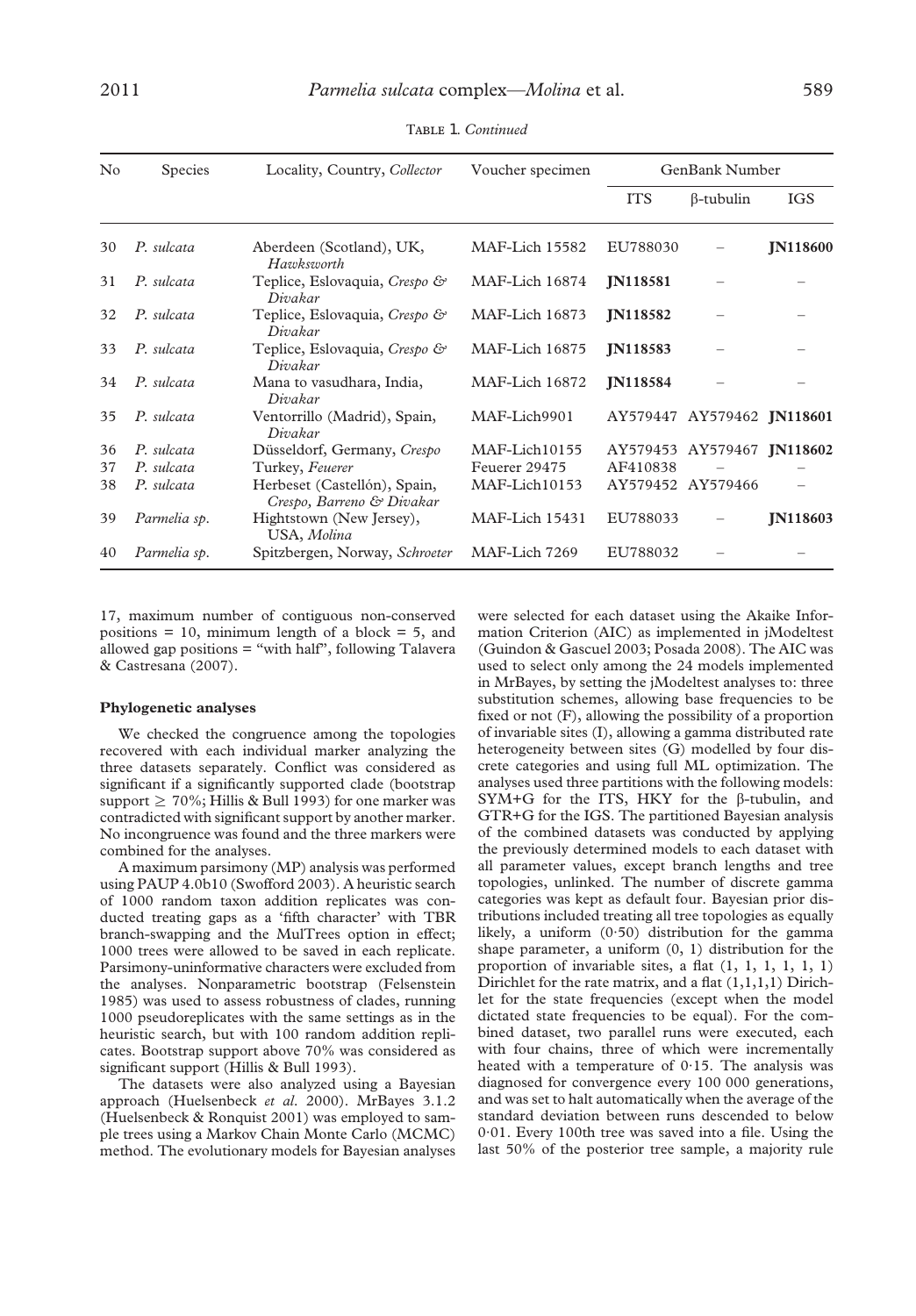

F. 1. *Parmelia encryptata* (MAF-Lich 10152, 10157, 9902, 15420, 15422) and *P. sulcata* (MAF-LICH 15581, 9899, 10159, 15432, 10160, 15418, 15429), gel electrophoresis showing size of different PCR products.

consensus tree was assembled and the posterior probabilities were calculated with the sumt option. Posterior probabilities  $\geq 95\%$  were considered as strong support. Phylogenetic trees were drawn using the program TREEVIEW (Page 1996).

### **Hypothesis testing**

Since the phylogenetic analysis is incongruent with the current concept of *Parmelia sulcata* in suggesting that clade B1 (i.e. *P. encryptata*) is a different species, we tested whether our data are sufficient to reject the following hypotheses: 1) monophyly of *P. sulcata* s. str. (clade A) + clade B, 2) monophyly of *P. sulcata* s. str. (clade A) + clade B1, 3) monophyly of *P. sulcata* s. str. (clade A) + clade B2, and 4) monophyly of *P. sulcata* s. str. (clade A) + *P. squarrosa* (clade C). Such a topology might be present in suboptimal trees not sampled or not present in the 50% majority-rule consensus tree of the MCMC sampling, which may not be significantly worse than the obtained topology. For hypothesis testing two different methods were employed: 1) Shimodaira– Hasegawa (1999) SH test; and 2) expected likelihood weight (ELW) test following Strimmer & Rambaut (2002). The SH and ELW tests were performed using Tree-PUZZLE 5.2 (Schmidt *et al*. 2002) with the combined dataset on a sample of 200 unique trees, the best trees agreeing with the null hypotheses, and the unconstrained ML tree. These trees were inferred in Tree-PUZZLE employing the GTR+I+G nucleotide substitution model.

#### **Calculation of genetic distances**

Pairwise maximum likelihood distances (given as number of nucleotide substitutions per site), among the ITS rDNA sequences included in the analysis, were calculated with TREE-PUZZLE 5.2 (Schmidt *et al*. 2002) using the GTR model of nucleotide substitution, assuming a discrete gamma distribution with six rate categories (Lumbsch 2002; Del-Prado *et al*. 2010).

#### **Chemistry**

Extrolites (i.e. 'secondary metabolites') were identified by thin layer chromatography (Elix & Ernst-Russell 1993) in the *Parmelia sulcata* groups A, C and D using solvent system C (Orange *et al*. 2001).

# **Results**

Seven ITS, 28 IGS rDNA, and 3  $\beta$ -tubulin sequences were generated. In addition, 33 ITS, and 22  $\beta$ -tubulin sequences were downloaded from GenBank and aligned with the former ones, resulting in an alignment of 40 OTUs (Table 1). Of the 40 OTUs, 15 lack -tubulin and 12 lack IGS (Table 1). The size of the ITS PCR product obtained ranged between 600–800 bp (Fig. 1). The differences in size were due to the presence or absence of an insertion of about 200 bp which was identified as a Group I intron (DePriest & Been 1992). The intron was located in the 3' end of the small ribosomal DNA subunit (SSU), and was removed from the analysis.

The matrix contained 1973 aligned characters (ITS: 1-514;  $\beta$ -tubulin: 515-1290; IGS:1291–1973), from which 139 unambiguously aligned parsimony informative sites were used in the parsimony analysis. The analysis resulted in 486 501 most parsimonious trees of 201 steps, with a  $CI = 0.796$ and an  $RI = 0.926$ .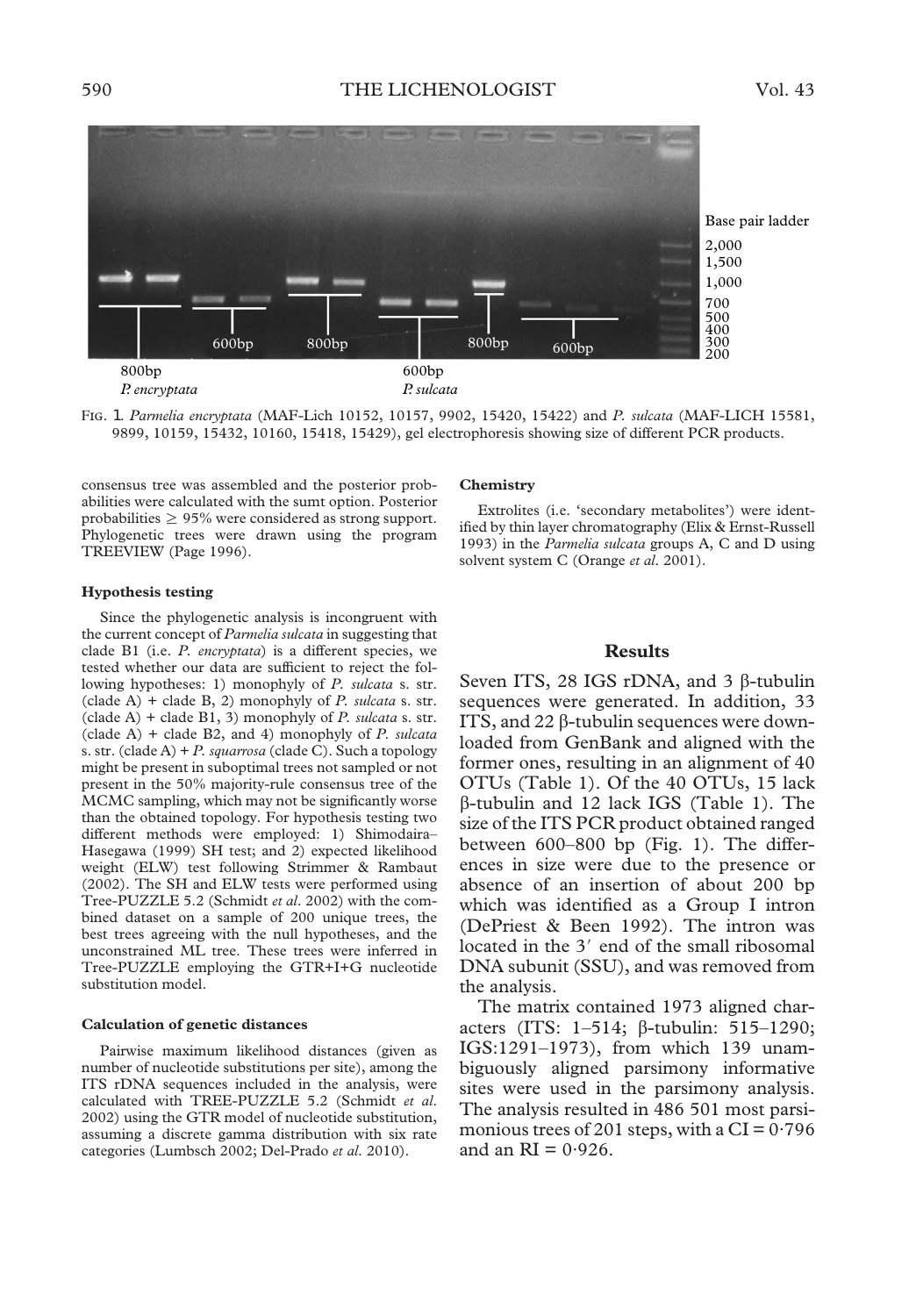

FIG. 2. 50%-majority-rule Bayesian consensus tree based on 6000 trees from the combined analysis of ITS, IGS and -tubulin. Bayesian posterior probabilities equal or above 0·95 are indicated above branches. Bootstrap values  $\geq$  70% obtained in the parsimony analyses are indicated below the branches. Boxes represent monophyletic clades A, B, C and D. Numbers in bold to the left of the terminals correspond to specimen number in Table 1.

The Bayesian analyses of the three combined datasets was halted after 600 000 generations, the last half of each tree sample being stationary. A majority rule consensus tree was constructed from the 6000 trees of the stationary tree sample. Since there were no conflicts between the overall topologies of

the MP and B/MCMC analyses, only the 50% majority-rule consensus tree is shown with MP bootstrap values added (Fig. 2).

The 50% majority-rule consensus tree of the combined analysis (Fig. 2) showed five monophyletic clades (BPP  $\geq$  1·00). One clade included the *P. sulcata* s. str. group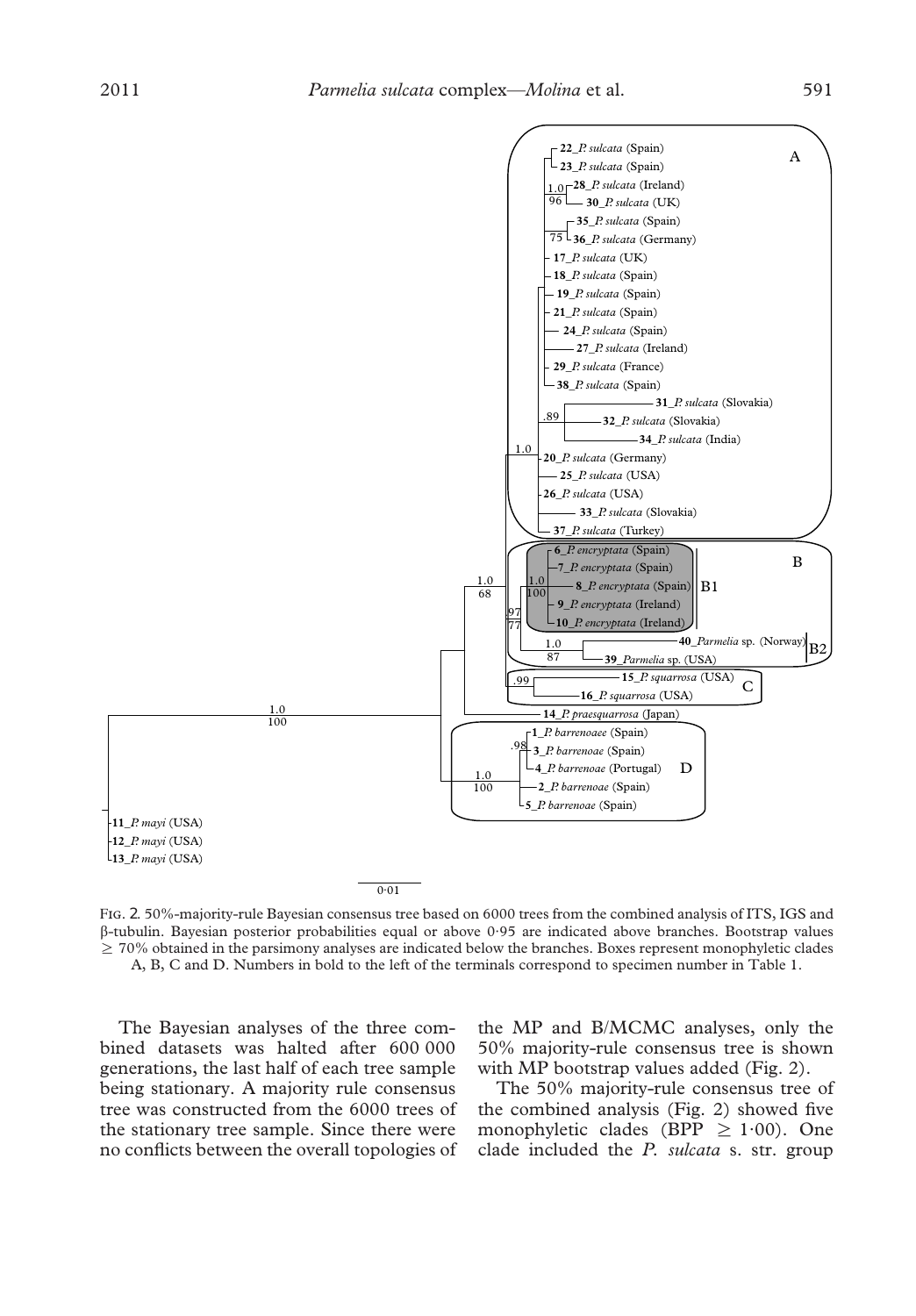specimen from near the lectotype locality in Ireland (clade A; Fig. 2). The other main clade (clade B; Fig.2) included specimens initially identified as *P. sulcata* based on their morphological characters, but which did not form a monophyletic group together with the rest of the *P. sulcata* samples, and were instead located in an inclusive monophyletic clade joining *P. sulcata* s. str., *P squarrosa*, and *P. sulcata* specimens in clade B (1 and 2). Therefore, we introduce the new species name *P. encryptata* to accommodate this previously unrecognized taxon (clade B 1).

Clade B includes two sister clades (B1 and B2). Group B1 comprises several specimens from Spain and Ireland, all of which have an extra length in the ITS region, caused by the insertion of single tracts of about 200 base pairs. The strict consensus tree of the parsimony analysis shows one additional clade with bootstrap support (81%) grouping the three specimens from Spain within clade B1 (data not shown). Group B2 nests two specimens, one from New Jersey (USA) and the other from Spitzbergen (Norway). Both sequences have a deletion of 13 nucleotides in position 105 in the ITS1 of the ITS rDNA (Fig. 3A).

Clade C consists of two specimens of *P. squarrosa*. *Parmelia praesquarrosa* appears as the sister of the previous group, though this relationship needs to be confirmed. Group D includes all the specimens of *P. barrenoae*, and is positioned at the base of the three.

The results of the four tests for probabilities of alternative hypotheses are shown in Table 2. Monophyly of *P. sulcata* s. str. (clade A) and *P. encryptata* (clade B1), and *P. sulcata* s. str. (clade A) and clade B2, are both significantly rejected by the ELW test, while the SH test failed to reject this topology. All tests failed to reject a topology that has *P. sulcata* s. str. (clade A) and clade B in a monophyletic clade. SH and ELW also failed to reject *P. sulcata* s. str. (clade A) and *P. squarrosa* (clade C) in a monophyletic cluster.

Pairwise distances between the haplotypes of *Parmelia sulcata* s. str. (clade A) ranged from 0·002 to 0·015 nucleotide substitutions per site (s/s), with a mean value of  $0.008 \pm$  $0.004$  s/s.

Pairwise distances between the haplotypes of clade B ranged from  $0.002$  to  $0.029$  s/s, with a mean value of  $0.017 \pm 0.010$  s/s. Pairwise distance between two haplotypes comprising clade B1 is  $0.002$  s/s, and  $0.009$  in clade B2. Distances between the haplotypes included in clade B1 and clade B2 ranged from  $0.017$  to  $0.029$  s/s, with a mean of  $0.023 \pm 0.005$  s/s.

Pairwise distances between the haplotypes of *P. sulcata* s. str. (clade A) and clade B ranged from  $0.015$  to  $0.040$  s/s, with a mean value of  $0.026 \pm 0.006$  s/s. Distances between the haplotypes of clades A and B1 ranged from  $0.022$  to  $0.040$  s/s with a mean value of  $0.028 \pm 0.005$ , and between clades A and B2 ranged from  $0.015$  to  $0.029$  s/s, with a mean of  $0.021 \pm 0.005$ .

The results of the chemical analyses show all specimens of *P. sulcata* and *P. encryptata* contain atranorin, chloratranorin, salazinic acid and consalazinic acid. No automorphic phenotypic feature was detected characterizing separately clades A and B.

## **Taxonomy**

## **Parmelia sulcata Tayl.**

*in* Mackay, *Fl. Hib*. **2:** 145 (1836); type: Ireland, Co. Kerry, Lough Bray, 1812, *T. Taylor* [hb. Taylor Sheet no. 1128] (FH 00302186—lectotype designated by Hale & Kurokawa 1962: 5); Dunkerron, 16 June 2006, *A. Crespo & R. Gavilán* (MAF-Lich 15421—*epitypus hic designatus*).

The typification of Taylor's name proved not to be straightforward and to require some

FIG. 3. A, *Parmelia sulcata* and *P. encryptata*, ITS rDNA sequence alignment showing autapomorphic nucleotides at positions 113, 119, 122 and 124 and a short deletion between 106–119 positions. Numbers indicated to the left of the taxa correspond to specimen numbers in Fig. 2 (phylogenetic tree) and Table 1; B, *Parmelia encryptata*, habit (MAF-Lich 10157—holotype) Scale = 2 mm.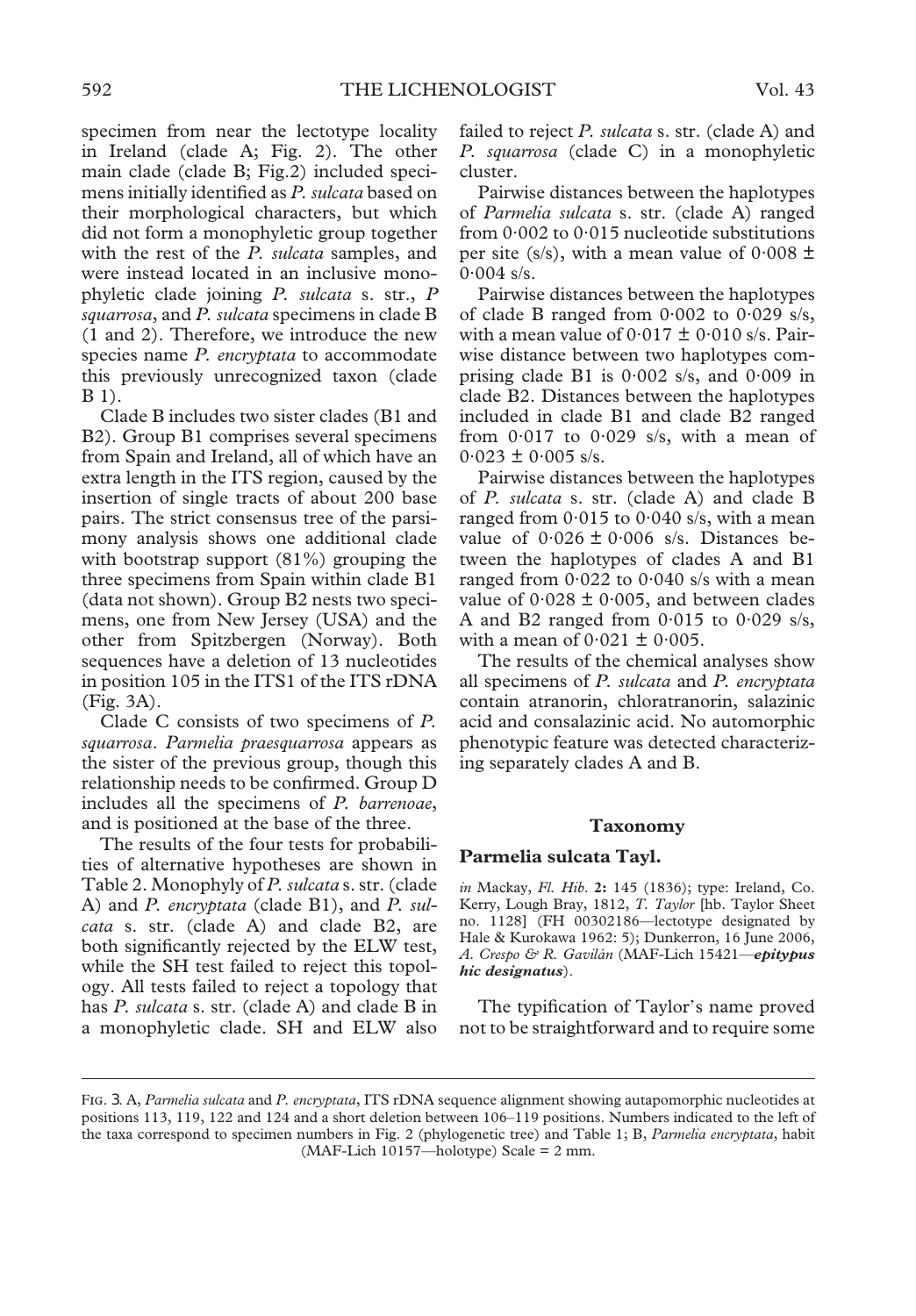# $\mathbf{A}$

19\_P. sulcata (UK) 20\_P. sulcata (Spain) 21\_P. sulcata (Spain) 22\_P. sulcata (Germany) 23\_P. sulcata (Spain) 24\_P. sulcata (Spain) 25\_P. sulcata (Spain) 26\_P. sulcata (Spain) 27\_P. sulcata (USA) 28\_P. sulcata (USA) 29\_P. sulcata (Ireland) 30\_P. sulcata (Ireland) 31\_P. sulcata (France) 32\_P. sulcata (UK) 33\_P. sulcata (Slovakia) 34\_P. sulcata (Slovakia) 35\_P. sulcata (Slovakia) 36\_P. sulcata (India) 37\_P. sulcata (Spain) 40\_P. sulcata (Spain) 39\_P. sulcata (Turkey) 38\_P. sulcata (Germany) 6\_P. encryptata (Spain) 7\_P. encryptata (Spain) 8\_P. encryptata (Spain) 9\_P. encryptata (Ireland) 10\_P. encryptata (Ireland) 11\_P. encryptata (Norway) 12\_P. encryptata (UK)



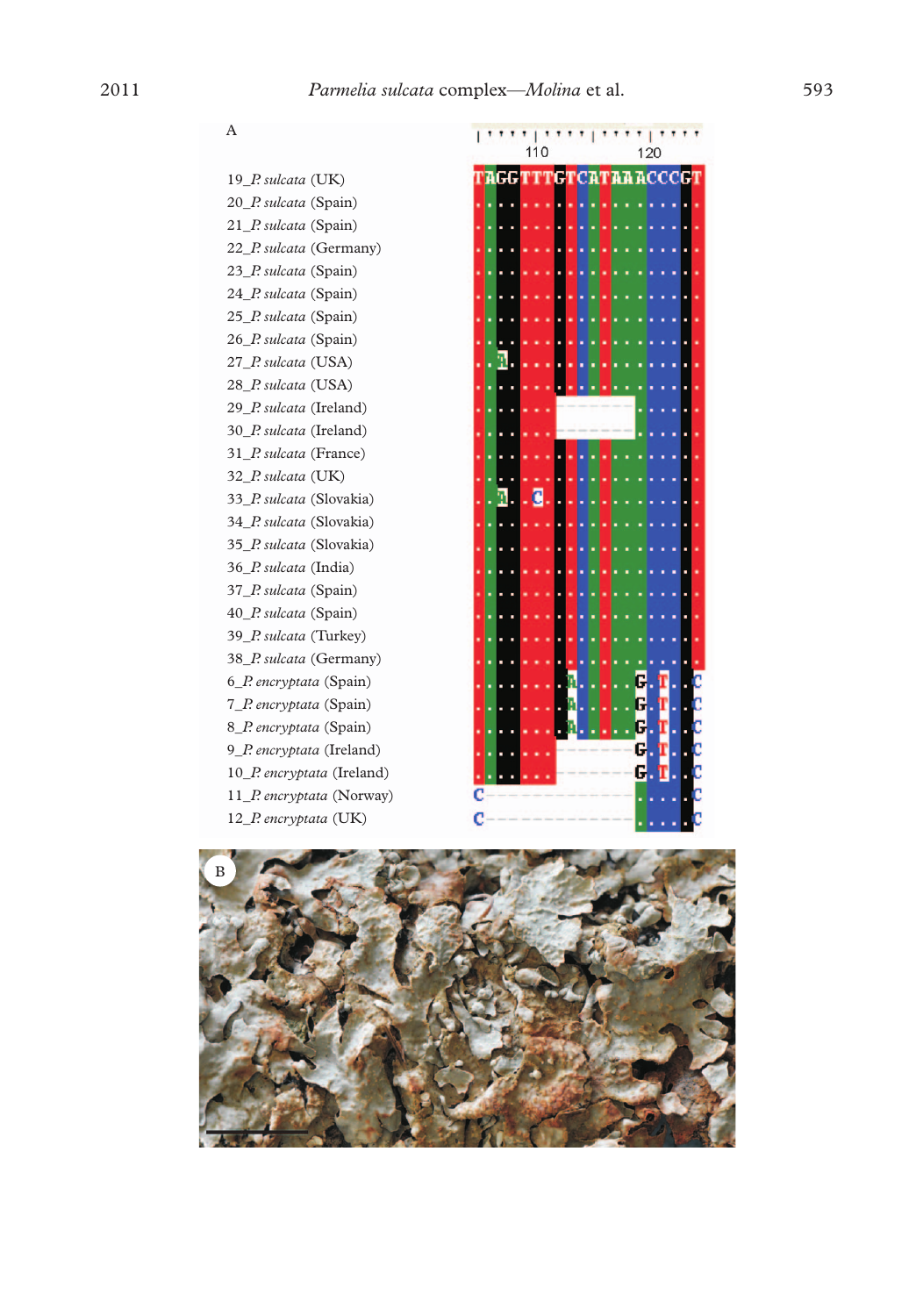| Null hypothesis                                                     | SH test             | ELW test     |
|---------------------------------------------------------------------|---------------------|--------------|
| <i>Parmelia sulcata</i> s. str (clade A) + clade B monophyletic     | $1.00^{N_S}$        | $0.268^{NS}$ |
| P. sulcata s. str (clade A) + P. encryptata (clade B1) monophyletic | $0.333^{NS}$        | $0.025*$     |
| P. sulcata s. str (clade A) + clade B2 monophyletic                 | 0.333 <sup>NS</sup> | $0.025*$     |
| P. sulcata s. str (clade A) + P. squarrosa (clade C) monophyletic   | $0.914^{NS}$        | $0.268^{NS}$ |

TABLE 2. Probabilities of two phylogenetic hypotheses being correct

 $x^*$  = significant,  $N^S$  = non significant.

careful investigation. Taylor (1836), in his account of lichens growing in Ireland, states that the species is "On siliceous rocks, also on trees; not uncommon" and then adds that it is "far more common on rocks in the County of Kerry than on trees". No precise locality names are provided and while there is mention that, according to information he received from William Borrer, the species did occur in Tunbridge (Kent) though it is not clear if he had then seen those specimens himself. Hale & Kurokawa (1962) designated as lectotype a specimen from Lough Bray in Co. Kerry in FH but did not discuss the matter further. That collection is one of two in Taylor's herbarium in FH under this name and was collected in 1812 (sheet no. 1128); the other was from "Gortymullen Hill", which is also in Co. Kerry and close to Dunkerron, and collected in 1835 (sheet no. 1127). The choice of the Lough Bray specimen as lectotype is unequivocally supported by a note that accompanies it, which is in Taylor's handwriting (M. Schmull, *in litt*.), and seems to have been his working notes while he wondered at its naming; he left a blank after the genus name, discussed its differences from three other species, and afterwards squeezed into the blank space "sulcata nobis! from Lough Bray 1812" (Fig. 4).

We see no reason to deviate from that choice as the Lough Bray specimen agrees morphologically and microchemically with the concept of *Parmelia sulcata* s. lat. However, with no explanation, Hale (1987: 47) states that the lectotype of this species is from "Dunkerron, Kerry" in FH, and that there are isolectotypes in BM and US. Today, there are no specimens labelled as being from

Dunkerron in FH, either in the Taylor or the Tuckerman herbaria (M. Schmull, *in litt*.). There is a specimen labelled as from Dunkerron in BM, which was annotated by Hale in 1963, but it has no collection date and the handwriting on the label is evidently a later version of Taylor's hand (M. Schmull, *in litt*.); there is thus no evidence that the BM specimen was studied by Taylor before the species was described, and therefore that is not a candidate for lectotype selection. We did not manage to obtain any information on the specimen stated to be in US, and have to conclude that Hale's (1987) statement as to the lectotype being from Dunkerron was a "*lapsus*".

The Lough Bray lectotype has apothecia, and we measured the ascospores as 16–19 ×  $8-10.5$  µm. This ascospore size range is much larger than the  $11-14 \times 6-8 \mu m$  given by Hale (1987). Ranges given in other published works are:  $12-18 \times 8-13 \mu m$  (Lynge 1921), 13-15  $\times$  5 $\cdot$ 5-6  $\mu$ m (Hillmann 1936; Kopaczevskaja *et al*. 1971), 13–15 × 5–6 µm (Ozenda & Clauzade 1970),  $11-14 \times 6-8 \,\mu m$ (Nash *et al.* 2002), 11-14(-15) × 6-8 µm (Smith *et al*. 2009: 654). Ascospores size ranges  $13-16 \times 8-9.5 \mu m$  in the specimens we studied in the *P. sulcata* s. str. lineage (Fig. 2). It therefore seems likely that there are two ascospore-size categories in the complex, and that Lynge may well have had material of both. The most common taxon would appear to have spores that rarely exceed  $15 \mu m$  in length. No material of *P*. *encryptata* with apothecia was found, so that its ascospore size range is currently unclear. If it should prove to have ascospores regularly over 16  $\mu$ m in length, the issue of whether to reconsider the epitypification will need to be addressed.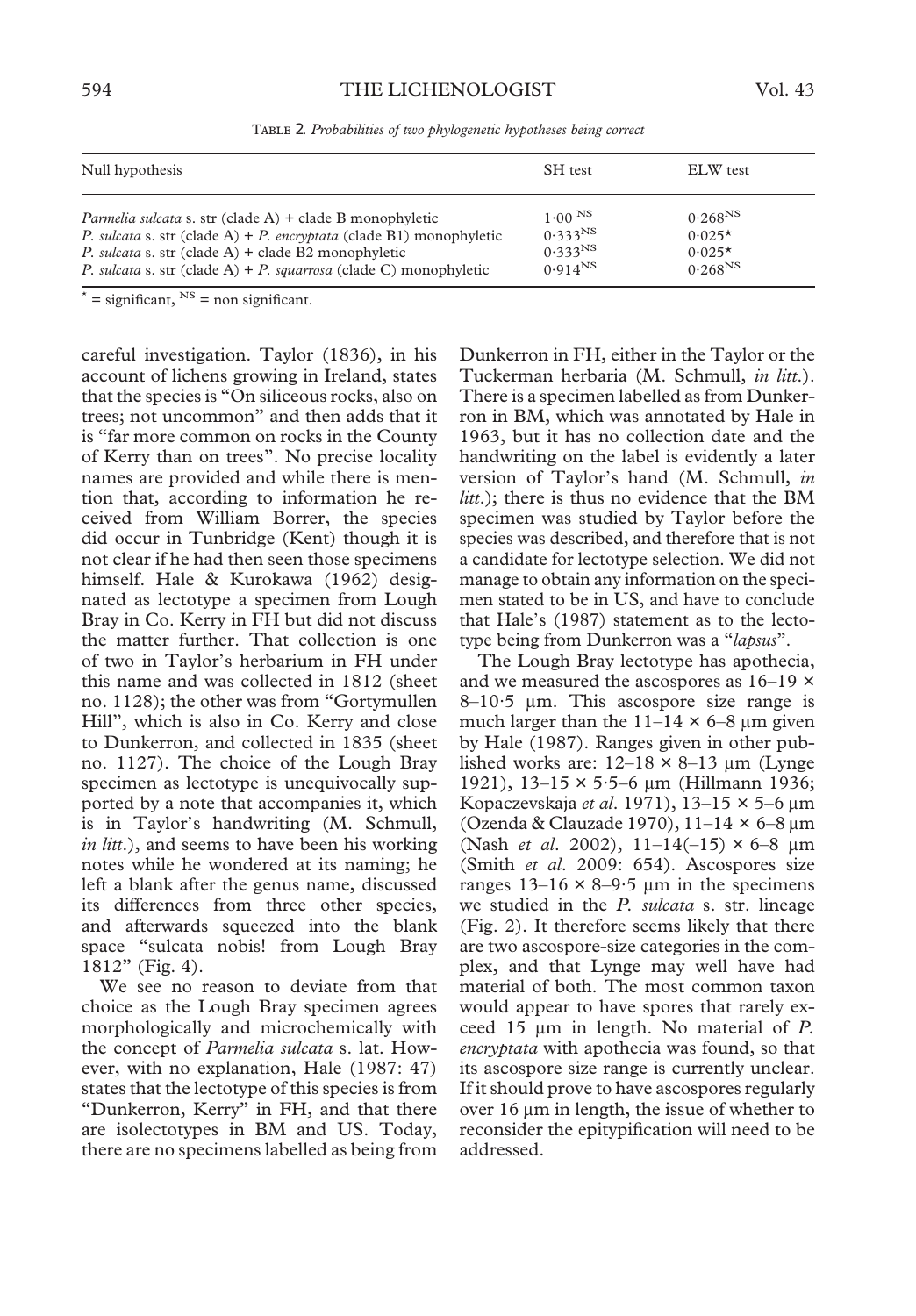Parrylia servatilis voir. S'il extre Match. 7. Bonne, 7. to 3. P. Scontia Ach. 3. Sentea Ach.<br>differs from 1. by 1. more elevated shields, 2. more unicother actions from the more without, 3. then border not thickened, 4. Hallen of a time toway colour, 5, destitute of those devated him whose exeminity in P. supplies are as rounded heads the herforated be black point the highest ge description of P. Boners in Line . We and in differs from the description of I. Boners in afthe thereton, by its Hooker Eng. H. I. by the quale launeaus . 3. by the hearce colorer os black as a vinction are often linear, having a longitudinal groove a longitudinal groover of P. senter by the work of the "unumerable dark gracuilations" above the unumerable dail gracuitations and towartose with any short thickly at branchlet.

FIG. 4. Parmelia sulcata type FH 00302186 text by Taylor.

We failed to obtain any sequences from the Lough Bray lectotype, and therefore selected as an epitype for the name a specimen growing close to the lectotype locality in Co. Kerry in order to fix the application of the name.

# **Parmelia encryptata A. Crespo, Divakar & M. C. Molina sp. nov.**

### MycoBank No.: MB 561715

Similis *Parmeliis sulcatis* sed differt in intron group I, et sequencis ACATAAGCTCGC in [gene ITS 1] at positio 113–124 in alignment.

Typus: Spain, Castellón, Herbès, Sierra de la Creu, alt. 1000 m, on *Quercus*, 14 October 2003, *A. Crespo, P. K. Divakar & E. Barreno* (MAF-Lich 10157— holotypus).

(Fig. 3B)

*Remarks*. This is a cryptic species segregated from *Parmelia sulcata* and it is morphologically similar to *P. sulcata* s. str. but genetically different. In the molecular phylogenetic tree (Fig. 2), all samples of *Parmelia encryptata* clustered in a strongly supported monophyletic group forming an independent lineage. Additionally, it has group I intron at 1516 position and the species can be distinguished easily by gel electrophoresis in having 800bp PCR product (Fig. 1) and sequencing is not required to distinguish the two clades. Furthermore, the new taxon has automorphic nucleotide differences in ITS 1 at positions 113, 119, 122 and 124 in the alignment (Fig. 3A). In addition, pairwise genetic distances between *P. sulcata* s. str. and *P. encryptata* were found sufficient to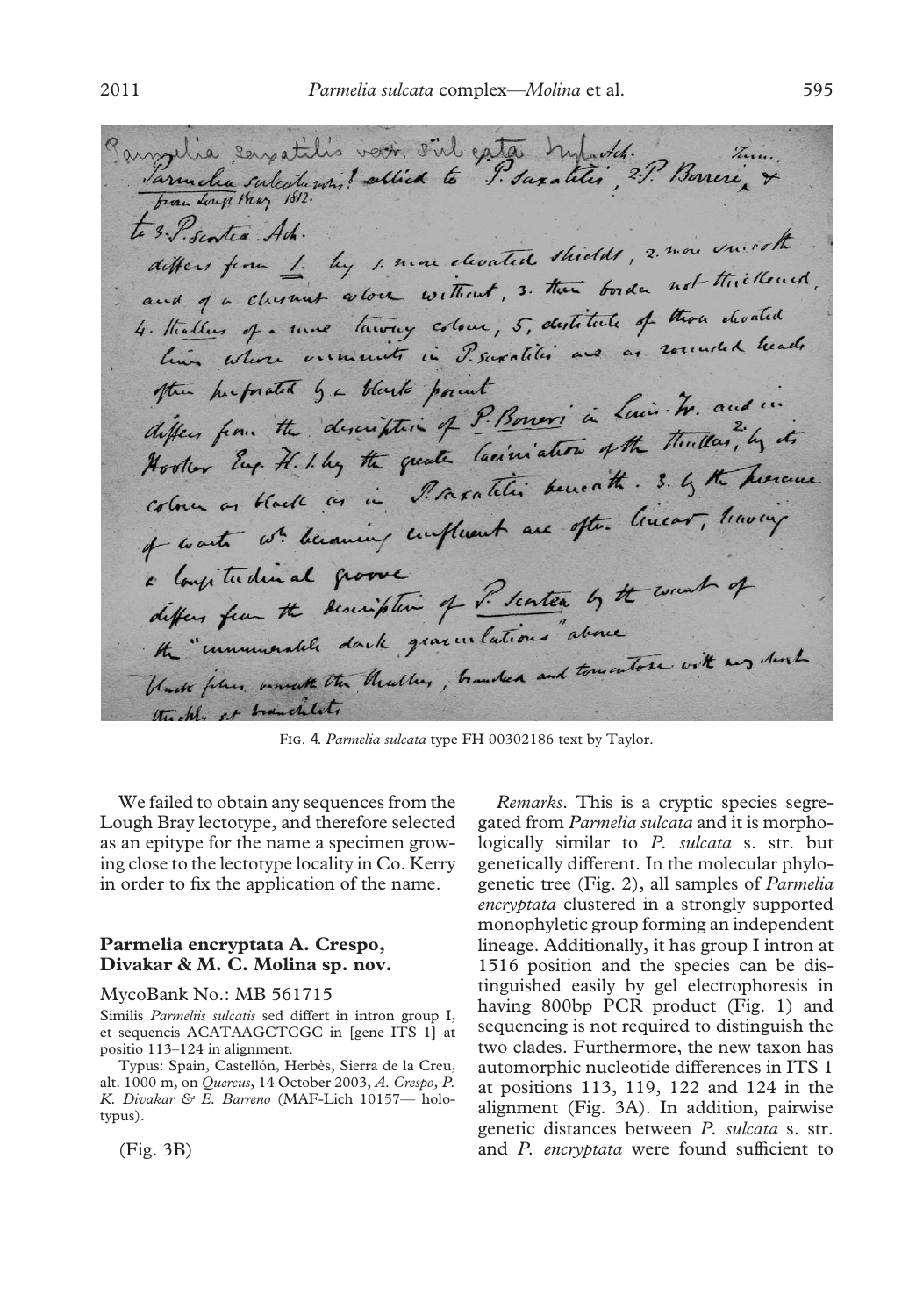support their separation as distinct species (ranged from  $0.022$  to  $0.040$  s/s). The new taxon is sympatric with *P. sulcata* s. str., and so far we have not seen material with apothecia.

# **Discussion**

Our results show that *Parmelia sulcata*, as it has been circumscribed, does not form a monophyletic group. It is possible to distinguish at least two different haplotypes separated in well-supported monophyletic lineages (Fig. 2). Group A contains the majority of specimens studied, including ones from Africa, Asia, Europe and North America. The specimen we collected close to the lectotype locality (Dunkerron, Co. Kerry, Ireland) is placed within this clade and, therefore, we consider that the name *P. sulcata* s. str. should be applied to this lineage; this haplotype has a wide distribution. Crespo *et al*. (1999) previously demonstrated, in a population study on *P. sulcata*, that this haplotype was the most common among three different sized PCR products in an area of lichen recolonization, following a reduction in mean sulphur dioxide levels in the London area. Other specimens identified as *P. sulcata* on the basis of chemical and morphological characters, formed a distinct independent monophyletic group (clade B; Fig. 2).

The molecular data presented demonstrate that there are at least two distinct lineages in this 'species' as generally circumscribed. Most interesting is that the two phylogenetic groups do not have distinctive geographical distributions; in the same areas in Ireland, Spain and the USA, both haplotypes are sympatric, and they can be found on the same phorophytes. However, in other cases geographical differences have been found to corroborate phylogenetic lineages (e.g. Argüello *et al*. 2007; Divakar *et al*. 2010).

Moreover, within clade B, two sister groups can be recognized. One (clade B2), including specimens from the USA and Norway, has a deletion of 13 nucleotides in ITS1. The other (clade B1), comprising samples from Spain and Ireland, is characterized by the presence of an autocatalytic group I intron in 1516 position nuSSU of approximately 200 bp.

Therefore, as currently circumscribed, *P. sulcata* does not satisfy the phylogenetic species concept as a monophyletic lineage (Donoghue 1985; de Queiroz 2005*a*, *b*), since the clade clusters with *P. squarrosa*. This is especially so since *P. squarrosa* is a reproductively isolated lineage and also genetic distances clearly separate this from other *Parmelia* species (Del-Prado *et al*. 2010). Several authors underline the need to identify the presence of the same clades in different single-locus genealogies, which can be taken into account as evidence that the clades represent reproductively isolated lineages (Dettman *et al*. 2003; Pringle *et al*. 2005). Our results show a concordance genealogy (Avise 2000; Taylor *et al*. 2000), where the phylogenetic tree topologies obtained from three independent molecular markers (nu-ITS, IGS and partial  $\beta$ -tubulin gene) is congruent.

Molecular analyses on other organisms have provided evidence for autocatalytic group I intron vertical inheritance over millions of years with few losses (Simon *et al*. 2003; Besendahl *et al*. 2004), and, on many occasions, they have been used for phylogenetic reconstructions (Grube *et al*. 1999; Thell *et al*. 2000; Crespo *et al*. 2002; Linke *et al*. 2003; Molina *et al*. 2004). However, remarkable examples of horizontal transfer of genes (group I intron) between closely related species have also been reported in other organisms (Nishida *et al*. 1998; Oksanen *et al*. 2004; Simon *et al*. 2005). In *Parmeliaceae*, group I introns have received particular attention. Thell & Miao (1999) concluded that intron absence/presence could not be used as a phylogenetic species marker in the cetrarioid genera of *Parmeliaceae*. More recently, other approaches studying 1506 and 1516 intron positions at 3' end of nuclear SSU ribosomal DNA concluded that 1506 introns could have been horizontally inherited, whereas 1516 introns were vertically transmitted (Gutiérrez *et al*.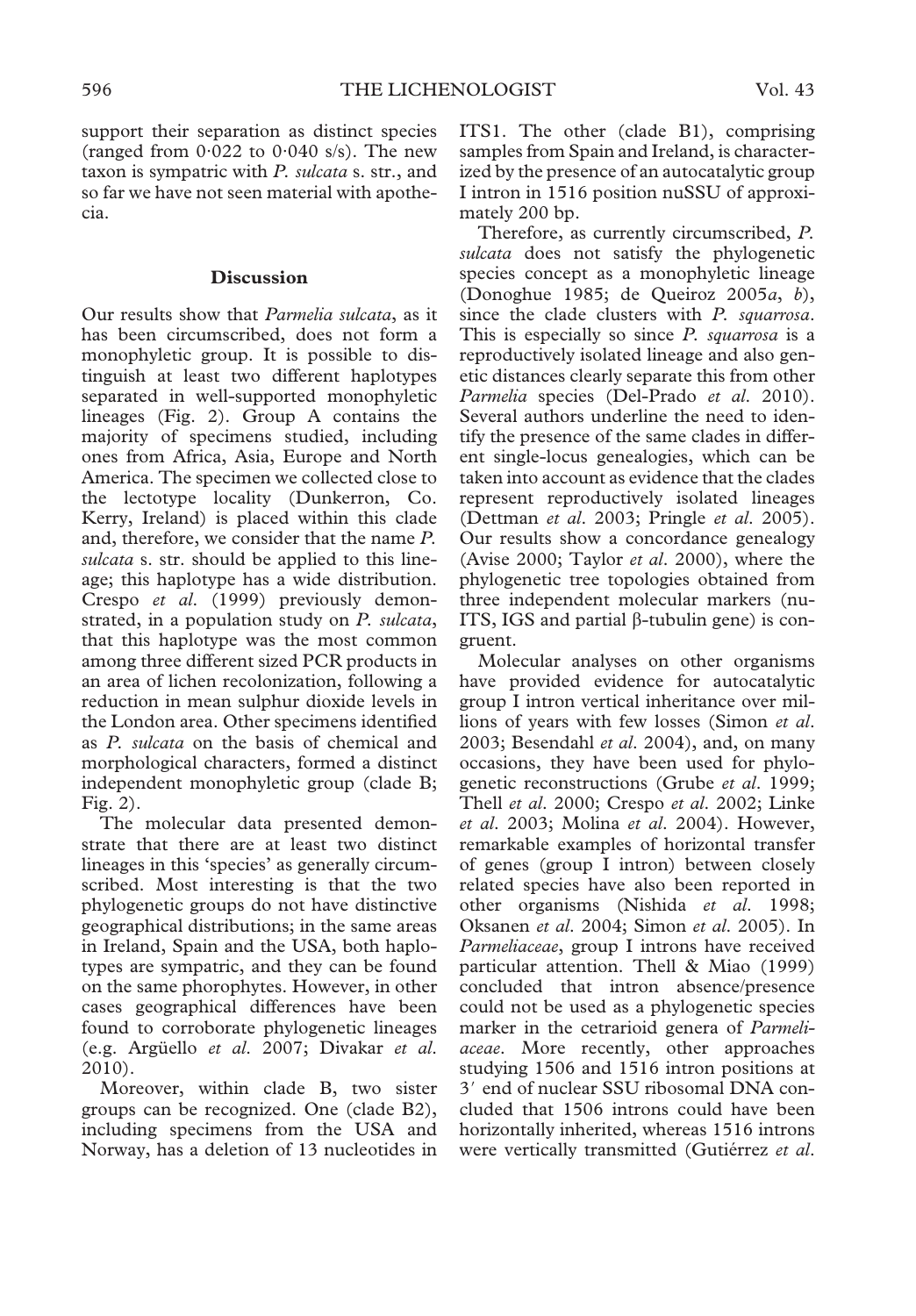2007). In fact, 1516 introns had been used as an additional marker to segregate phylogenetic species in *Parmelia* (Molina *et al*. 2004). Therefore, the 1516 group I intron could be considered as phylogenetically informative for the recognition of monophyletic groups.

Pairwise genetic distances also support clade A and B1 as distinct lineages. Del-Prado *et al*. (2010) established inter- and intra-specific pairwise distance thresholds, between 0·015–0·017 nucleotide substitutions per site (s/s), in parmelioid lichens using ITS sequences. However, the results we obtained revealed a clear difference between *P. encryptata* and *P. sulcata* s. str (clade A). The values obtained are within the interspecific ranges which would support *P. encryptata* (clade B1) as a species different from others so far described. Furthermore, while the distance also separates clade B1 and B2 as distinct lineages, the minimum distance values of 0·015s/s between clade A (*P. sulcata* s. str.) and clade B2 are at the margin of the threshold and thus the taxon sampling of this clade should be increased prior to making any decision because the other values are in the interspecific range.

Additionally, the alternative hypothesis test (ELW) significantly rejects *P. sulcata* s. str. (clade A) and clade B1 as constituting a monophyletic cluster. These results provide evidence that clade B1 is a reproductively isolated lineage and so merits species-level recognition.

We therefore concluded that clade B1 should be segregated as the new cryptic species, *P. encryptata*. Since clade B2 and *P. sulcata* s. str. lack group I intron and the minimum value of pairwise genetic distances between these two clades are at the edge of interspecific threshold, more comprehensive taxon sampling with additional molecular markers should be undertaken before making a formal taxonomic decision on this question, and thus we leave clade B2 unnamed here.

Clade D includes all specimens of *P. barrenoae* (Fig. 2), recognized as an independent lineage within the *P. sulcata* complex (Divakar *et al*. 2005*a*) characterized by the simple, rather than squarrose, rhizines. That species was described from the Iberian Peninsula, but we can now extend the known distribution to Morocco where it shares habitats with *P. sulcata* s. str. (Fig. 2, Table 1).

The taxonomic decisions on clades A, B1 and B2 will cause a problem for those wishing to identify *P. sulcata* in the absence of molecular information, and in order to make clear if *P. sulcata* or *P. encryptata* is intended in any study, we suggest that the form *P. sulcata* aggr. is used, as proposed by Hawksworth (Crespo & Lumbsch 2010). This is especially important in relation to ecophysiological and bioindication studies as the two species may behave differently and ecologists need to be aware that they may be dealing with different biological entities. In the study of material of this complex, Crespo *et al*. (1999) found that, although in other areas of England the intron-containing taxon (i.e. *P. encryptata*) was widespread, in London the recolonizing thalli following amelioration of sulphur dioxide levels, only the intron-lacking taxon (i.e. *P. sulcata* s. str.) was expanding through the area.

Recent molecular studies have demonstrated that vegetatively reproducing lineages can also present high genetic diversity (Kroken & Taylor 2001; Divakar *et al*. 2005*a*, *b*; Ferher *et al*. 2008; Wirtz *et al*. 2008; Del-Prado *et al*. 2011; Molina *et al*. 2011). Traditionally, it was thought that these lineages were clones and evolutionarily dead-ends (see Tehler 1982). However, even in the absence of sexual reproduction, lichens are able to exchange photobionts (Piercey-Normore 2006; Nelsen & Gargas 2008) which could provide opportunities for gene transfer. This could be one of the plausible explanations of presenting high genetic diversity in vegetatively reproducing lineages. It has been shown that the presence of cryptic species in lichenized fungi does not correspond to any particular reproductive mode. Especially in *Parmeliaceae*, cryptic lineages have been reported in apotheciate taxa such as *Parmelina quercina*, *Melanelixia glabra* (Argüello *et al*. 2007; Divakar *et al*. 2010), the isidiate *Parmela saxatilis, Parmelina tiliacea* (Molina *et al*.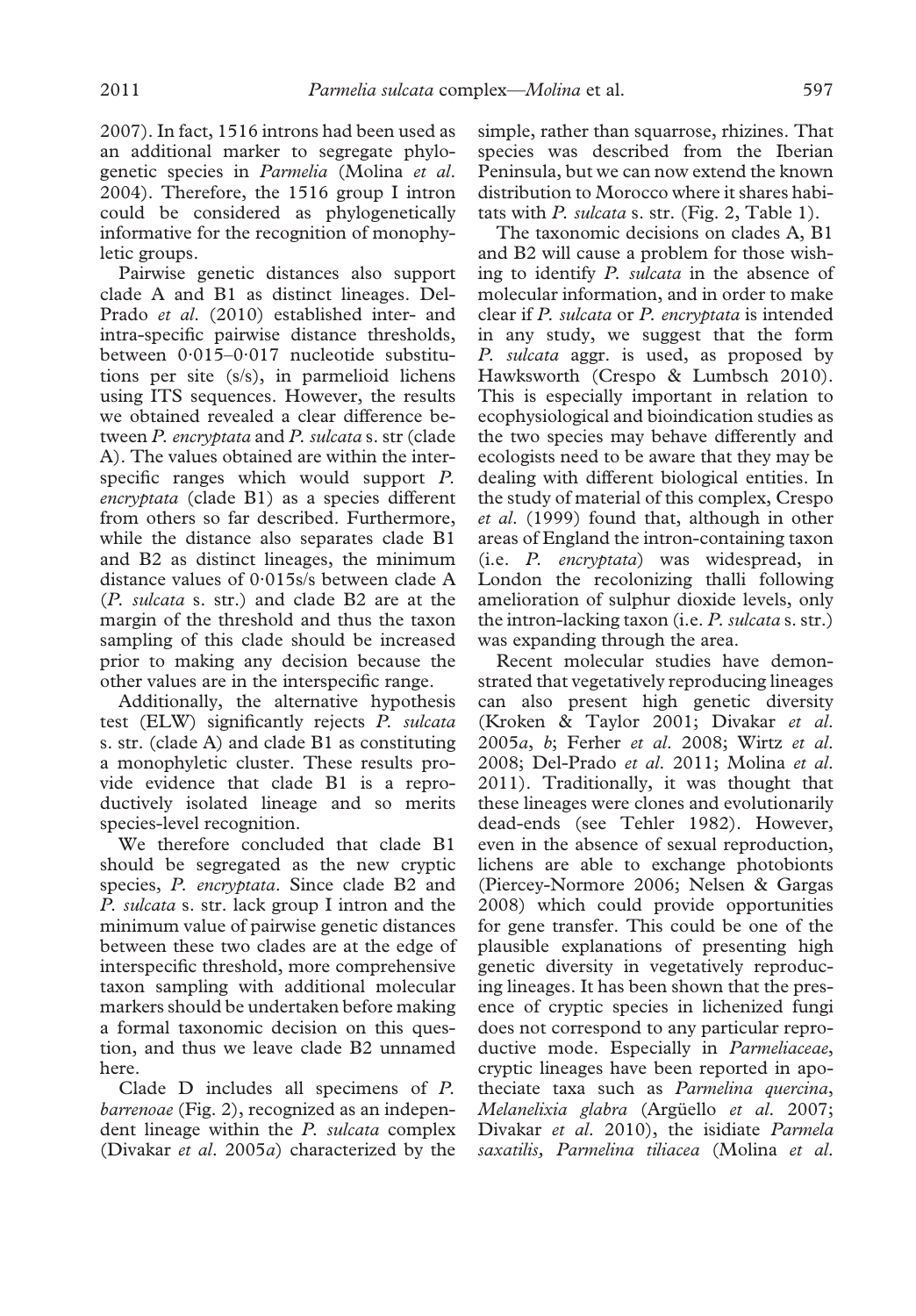2004, 2011; Nunez-Zapata *et al*. 2011), and the sorediate *Parmelia sulcata*, and *Parmotrema reticulatum* (Divakar *et al*. 2005*a*, *b*).

This study provides a compelling example of genetic diversity and species-level polyphyly in sorediate morphs and adds to a growing literature suggesting that traditional methods for species delimitation in lichenized fungi may underestimate the actual species diversity. Thorough inclusions of multigenic data are required to draw species boundaries in the *P. sulcata* species complex with confidence. We suggest that *P. sulcata* s. lat. is a morpho-model in an early stage of diversification, where *P. encryptata* and *P. sulcata* s. str. are examples of cryptic speciation at the molecular level.

We are particularly indebted to Mark R. D. Seaward (University of Bradford) and Michaela Schmull (Harvard University) for assistance in elucidating Taylor's handwriting styles, and also to Michaela for detailed information on Taylor material in FH and the loan of the lectotype. We acknowledge the Ministerio de Ciencia e Innovación (CGL2010-21646) for providing main funds for this research, to grant CGL2008-01600 from the same ministry for facilitating the involvement of DLH, Ramón y Cajal grant (RYC02007-01576) to PKD, and the Universidad Complutense de Madrid for all complementary facilities. Sequencing was carried out at the Unidad de Genómica (Parque Científico de Madrid, UCM) and we thank especially M. Isabel Garcia Saez.

#### **REFERENCES**

- Argüello, A., del Prado, R., Cubas, P. & Crespo, A. (2007) *Parmelina quercina* (*Parmeliaceae*, *Lecanorales*) includes four phylogenetically supported morpho-species. *Biological Journal of the Linnean Society* **91:** 455–467.
- Articus, K., Mattsson, J. E., Tibell, L., Grube, M. & Wedin, M. (2002) Ribosomal DNA and  $\beta$ -tubulin data do not support the separation of the lichens *Usnea florida* and *U. subfloridana* as distinct species. *Mycological Research* **106:** 412–418.
- Avise, J. C. (2000) *Phylogeography*. Boston, MA: Harvard University Press.
- Begerow, D., John, B. & Oberwinkler, F. (2004) Evolutionary relationships among  $\beta$ -tubulin gene sequences of basidiomycetous fungi. *Mycological Research* **108:** 1257–1263.
- Besendahl, A., Qiu, Y. L., Lee, J., Palmer, J. D. & Bhattacharya, D. (2004) The cyanobacterial origin and vertical transmission of the plastid tRNA<sup>Leu</sup> group-I intron. *Current Genetics* **37:** 12–23.
- Bickford, D., Lohman, D. J., Sodhi, N. S., Ng, P. K. L., Meier, R., Winker, K., Ingram, K. K. & Das, I. (2007) Cryptic species as a window on diversity and

conservation. *Trends in Ecology and Evolution* **3:** 148–155.

- Carbone, I. & Kohn, L. (1999) A method for designing primer sets for speciation studies in filamentous ascomycetes. *Mycologia* **91:** 553–556.
- Castresana, J. (2000) Selection of conserved blocks from multiple alignments for their use in phylogenetic analysis. *Molecular Biology and Evolution* **17:** 540– 552.
- Crespo, A. & Lumbsch, H. T. (2010) Cryptic species in lichen-forming fungi. *IMA Fungus* **1:** 167–170.
- Crespo, A. & Pérez-Ortega, S. (2009) Cryptic species and species pairs in lichens: a discussion on the relationship between molecular phylogenies and morphological characters. *Anales del Jardín Botánico de Madrid* **66:** 71–81.
- Crespo, A., Bridge, P. D. & Hawksworth, D. L. (1997) Amplification of fungal rDNA-ITS regions from non-fertile specimens of the lichen-forming genus *Parmelia*. *Lichenologist* **29:** 275–282.
- Crespo, A., Bridge, P. D., Hawksworth, D. L., Grube, M. & Cubero, O. F. (1999) Comparison of rRNA genotype frequencies of *Parmelia sulcata* from long established and recolonizing sites following sulphur dioxide amelioration. *Plant Systematics and Evolution* **217:** 177–183.
- Crespo, A., Blanco, O. & Hawksworth, D. L. (2001) The potential of mitochondrial DNA for establishing phylogeny and stablising generic concepts in the parmelioid lichens. *Taxon* **50:** 807–819.
- Crespo, A., Molina, M. C., Blanco, O., Schroeter, B., Sancho, L. G. & Hawksworth, D. L. (2002) rDNA ITS and  $\beta$ -tubulin gene sequence analyses reveal two monophyletic groups within the cosmopolitan lichen *Parmelia saxatilis*. *Mycological Research* **106:** 788–795.
- Crespo, A., Divakar, P. K., Argüello, A., Gasca, C. & Hawksworth, D. L. (2004) Molecular studies on *Punctelia* species of the Iberian Peninsula, with an emphasis on specimens newly colonizing Madrid. *Lichenologist* **36:** 299–308.
- Del-Prado, R., Cubas, P., Lumbsch, H. T., Divakar, P. K., Blanco, O., Amo de Paz, G., Molina, M. C. & Crespo, A. (2010) Genetic distances within and among species in monophyletic lineages of *Parmeliaceae* (*Ascomycota*) as a tool for taxon delimitation. *Molecular Phylogenetics and Evolution* **56:** 125–133.
- Del-Prado, R., Divakar, P. K. & Crespo, A. (2011) Using genetic distances in addition to ITS molecular phylogeny to identify potential species in the *Parmotrema reticulatum* complex: a case study. *Lichenologist* **43:** 569–583.
- DePriest, P. T. & Been, M. D. (1992) Numerous group I introns with variable distributions in the ribosomal DNA of a lichen fungus. *Journal of Molecular Biology* **228:** 315–321.
- de Queiroz, K. (2005*a*) Ernst Mayr and the modern concept of species. *Proceedings of the National Academy of Science, USA* **102:** 6600–6607.
- de Queiroz, K. (2005*b*) Different species problems and their resolution. *BioEssays* **27:** 1263–1269.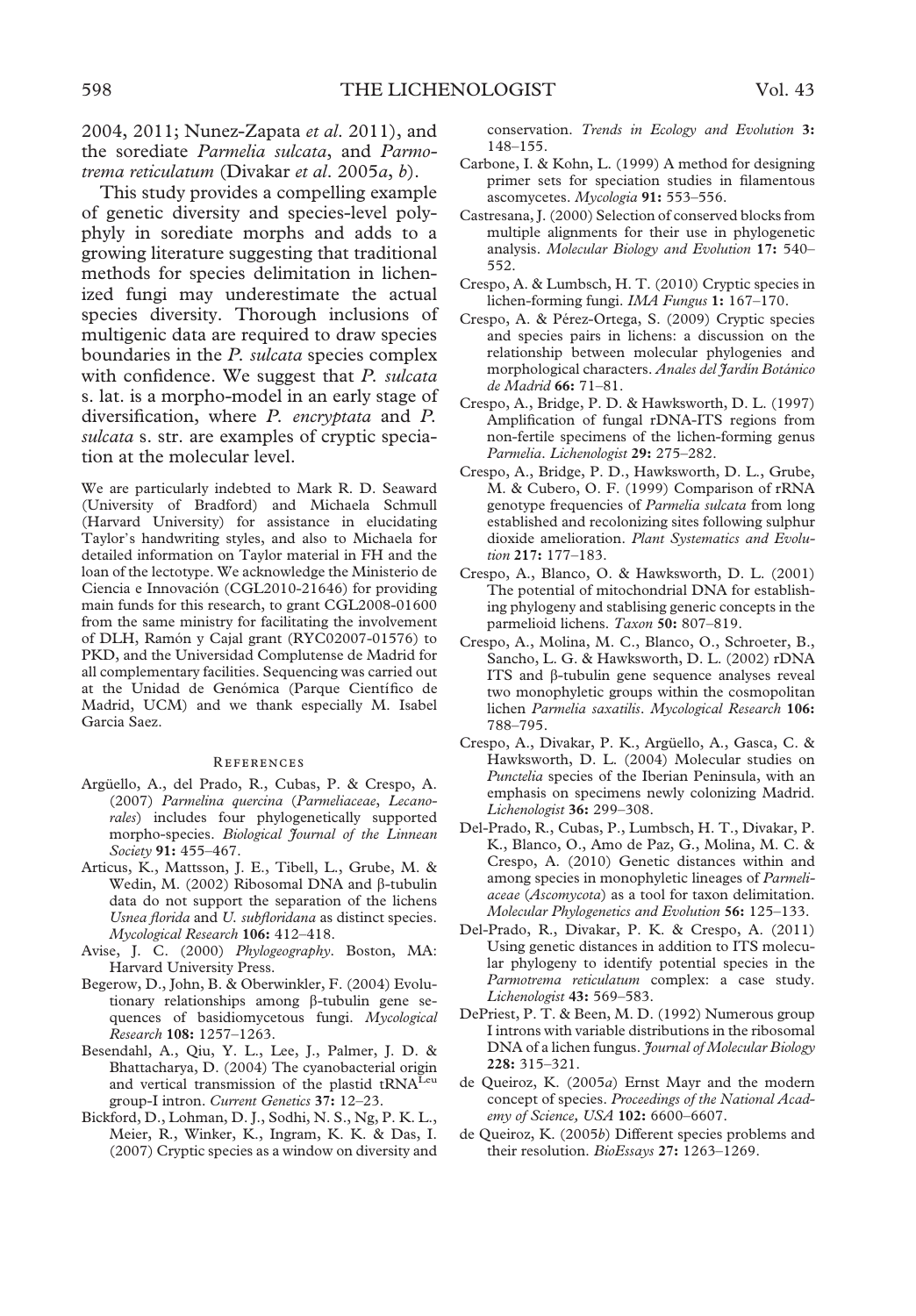- Dettman, J. R., Jacobson, D. J. & Taylor, J. W. (2003) A multilocus genealogical approach to phylogenetic species recognition in the model eukaryote *Neurospora*. *Evolution* **57:** 2703–2720.
- Divakar, P. K., Upreti, D. K. & Elix, J. A. (2001) New species and new records in the lichen family Parmeliaceae (Ascomycotina) from India. *Mycotaxon* **80:** 355–362.
- Divakar, P. K., Molina, M. C., Lumbsch, H. T. & Crespo, A. (2005*a*) *Parmelia barrenoae*, a new lichen species related to *Parmelia sulcata* (*Parmeliaceae*) based on molecular and morphological data. *Lichenologist* **37:** 37–46.
- Divakar, P. K., Blanco, O., Hawksworth, D. L. & Crespo, A. (2005*b*) Molecular phylogenetic studies on the *Parmotrema reticulatum* (syn. *Rimelia reticulata*) complex, including the confirmation of *P. pseudoreticulatum*. *Lichenologist* **37:** 55–65.
- Divakar, P. K., Amo De paz, G., del Prado, R., Esslinger, T. G. & Crespo, A. (2007) Upper cortex anatomy corroborates phylogenetic hypothesis in species of *Physconia* (*Ascomycota*, Lecanoromycetes). *Mycological Research* **111:** 1311–1320.
- Divakar, P. K., Figueras, G., Hladun, N. L. & Crespo, A. (2010) Molecular phylogenetic studies reveal an undescribed species within the North American concept of *Melanelixia glabra* (*Parmeliaceae*). *Fungal Diversity* **42:** 47–55.
- Donoghue, M. J. A (1985) Critique of the biological species concept and recommendations for a phylogenetic alternative. *Bryologist* **88:** 172–181.
- Elix, J. A. & Ernst-Russell, K. D. (1993) *A Catalogue of Standardized Thin Layer Chromatographic Data and Biosynthetic Relationships for Lichen Substances*. 2nd edn. Canberra: Australian National University.
- Fehrer, J., Slavikova-Bayerova, S. & Orange, A. (2008) Large genetic divergence of new, morphologically similar species of sterile lichens from Europe (*Lepraria*, *Stereocaulaceae*, Ascomycota): concordance of DNA sequence data with secondary metabolites. *Cladistics* **24:** 443–458.
- Felsenstein, J. (1985) Confidence limits on phylogenies. An approach using the bootstrap. *Evolution* **39:** 783–791.
- Feuerer, T. & Thell, A. (2002) *Parmelia ernstiae* a new macrolichen from Germany. *Mitteilungen aus dem Institut für Allgemeine Botanik in Hamburg* **30–32:** 49–60.
- Galloway, D. J. & Elix, J. (1983) The lichen genera *Parmelia* and *Punctelia* Krog in Australasia. *New Zealand Journal of Botany* **21:** 397–420.
- Gardes, M. & Bruns, T. D. (1993) ITS primers with enhanced specificity for basidiomycetes-application to the identification of mycorrhizae and rust. *Molecular Ecology* **2:** 113–118.
- Grube, M., Gutmann, B., Arup, U., de los Ríos, A., Mattson, J. E. & Wedin, M. (1999) An exceptional group-I intron-like insertion in the SSU rDNA of lichen mycobionts. *Current Genetics* **35:** 536–541.
- Guindon, S. & Gascuel, O. (2003) PhyML A simple, fast, and accurate algorithm to estimate large phy-

logenies by maximum likelihood. *Systematic Biology* **52:** 696–704.

- Gutiérrez, G., Blanco, O., Divakar, P. K., Lumbsch, H. T. & Crespo, A. (2007) Patterns of group I intron presence in nuclear SU rDNA of the lichen family *Parmeliaceae*. *Journal Molecular Evolution* **64:** 181– 195.
- Hale, M. E. (1987) A monograph of the lichen genus *Parmelia* Acharius sensu stricto (Ascomycotina: *Parmeliaceae*). *Smithsonian Contributions to Botany* **66:** 1–55.
- Hale, M. E. & Kurokawa, S. (1962) *Parmelia* species first described from the British Isles. *Lichenologist* **2:**  $1 - 5$ .
- Hawksworth, D. L. (2001) The magnitude of fungal diversity: the 1.5 million species estimate revisited. *Mycological Research* **105:** 1422–1432.
- Hawksworth, D. L. & McManus, P. M. (1989) Lichen recolonization in London under conditions of rapidly falling sulphur dioxide levels, and the concept of zone skipping. *Botanical Journal of the Linnean Society* **100:** 99–109.
- Hawksworth, D. L. & Rossman, A. Y. (1997) Where are all the undescribed fungi? *Phytopathology* **87:** 888– 891.
- Hebert, P. D. N., Penton, E. H., Burns, J. M., Janzen, D. H. & Hallwachs, W. (2004) Ten species in one: DNA barcoding reveals cryptic species in the neotropical skipper butterfly *Astraptes fulgerator*. *Proceedings of the National Academy of Science, USA* **101:** 14812–14817.
- Hillis, D. M. & Bull, J. J. **(**1993) An empirical test of bootstrapping as a method for assessing confidence in phylogenetic analysis. *Systematic Biology* **42:** 182– 192.
- Hillmann, J. (1936) *Parmeliaceae*. *Kryptogamen-Flora von Deutschland, Österreich und der Schweiz* **9** (5)**:** 1–309.
- Högnabba, F. & Wedin, M. (2003) Molecular phylogeny of the *Sphaerophorus globosus* species complex. *Cladistics* **19:** 224–232.
- Huelsenbeck, J. P. & Ronquist, F. (2001) MrBAYES: Bayesian inference of phylogenetic trees. *Bioinformatics* **17:** 754–755.
- Huelsenbeck, J. P., Rannala, B. & Masly, J. P. (2000) Accommodating phylogenetic uncertainty in evolutionary studies. *Science* **288:** 2349–2350.
- Jackson, A. P., Vaughan, S. & Gull, K. (2006) Comparative genomics and concerted evolution of -tubulin paralogs in *Leishmania* spp. *BMC Genomics* **7:** 137–149.
- Katoh, K. & Toh, H. (2008*a*) Improved accuracy of multiple ncRNA alignment by incorporating structural information into a MAFFT-based framework. *BMC Bioinformatics* **9:** 212.
- Katoh, K. & Toh, H. (2008*b*) Recent developments in the MAFFT multiple sequence alignment program. *Briefing in Bioinformatics* **9:** 286–298.
- Katoh, K., Misawa, K., Kuma, K., Miyata, T. (2002) MAFFT, a novel method for rapid multiple sequence alignment based on fast Fourier transform. *Nucleic Acids Research* **30:** 3059–3066.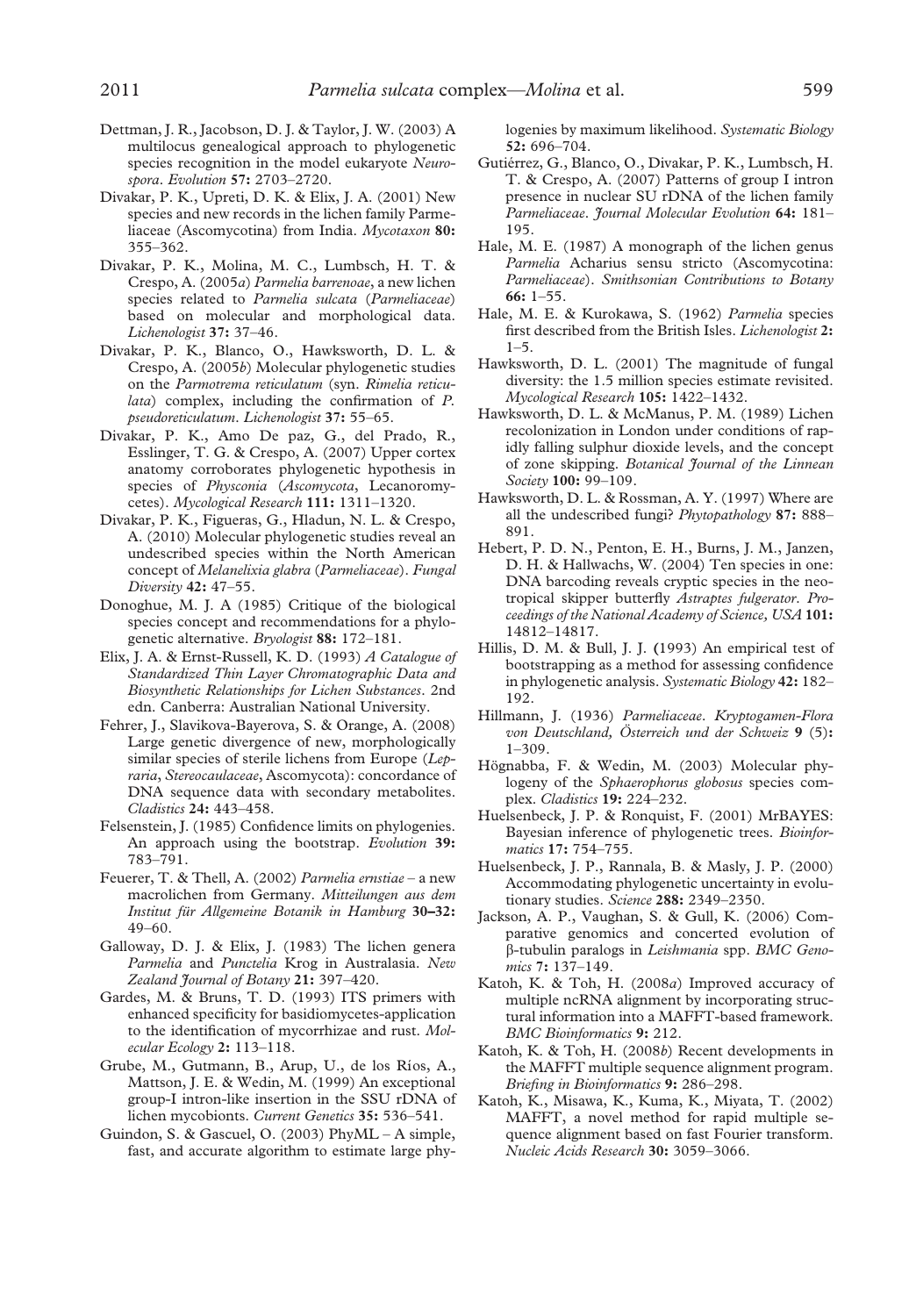- Kauff, F. <http://www.lutzonilab.net/primers/index.shtml>
- Kopaczevskaja, E. G., Makarevich, M. F., Oxner, A. N. & Rassadina, K. A. (1971) *Handbook of the Lichens of the USSR. 1. Pertusariaceae, Lecanoraceae, and Parmeliaceae*. Leningrad: Izdatlstvo "Nauka".
- Kroken, S. & Taylor, J. W. (2001) A gene genealogical approach to recognize phylogentic species boundaries in the lichenized fungus *Letharia*. *Mycologia* **93:** 38–53.
- Linke, K., Hemmerich, J. & Lumbsch, H. T. (2003) Identification of *Nostoc* cyanobionts in some *Peltigera* species using a group I intron in the tRNALeu gene. *Bibliotheca Lichenologica* **86:** 113–118.
- Lohtander, K., Myllys, L., Sundin, R., Källersjö, M. & Tehler, A. (1998) The species pair concept in the lichen *Dendrographa leucophaea* (Arthoniales): analyses based on ITS sequences. *Bryologist* **101:** 404–411.
- Lumbsch, H. T. (2002) How objective are genera in euascomycetes? *Perspectives in Plant Ecology, Evolution and Systematics* **5:** 91–101.
- Lynge, B. (1921) Studies on the lichen flora of Norway, *Videnskapsselskapets Skrifter, Mat.- naturv. Klasse* **7:** 1–252.
- Molina, M. C., Crespo, A., Blanco, O., Lumbsch, H. T. & Hawksworth, D. L. (2004) Phylogenetic relationships and species concepts in *Parmelia* s. str. (*Parmeliaceae*) inferred from nuclear ITS rDNA and -tubulin sequences. *Lichenologist* **36:** 37–54.
- Molina, M. C., Del-Prado, R., Divakar, P. K., Sánchez-Mata, D. & Crespo, A. (2011) Another example of cryptic diversity in lichen-forming fungi: the new species *Parmelia mayi* (Ascomycota: *Parmeliaceae*). *Organisms Diversity & Evolution* (in press).
- Msiska, Z. & Morton, J. B. (2009) Phylogenetic analysis of the Glomeromycota by partial  $\beta$ -tubulin gene sequences. *Mycorrhiza* **19:** 247–254.
- Myllys, L., Lohtander, K., Källersjö, M. & Tehler, A. (1999) Sequence insertions and ITS data provide congruent information on *Roccella canariensis* and *R. tuberculata* (*Arthoniales*, Euascomycetes) phylogeny. *Molecular Phylogenetics and Evolution* **12:** 295–309.
- Myllys, L., Lohtander, K. & Tehler, A. (2001) -tubulin, ITS and group I intron sequences challenge the species pair concept in *Physcia aipolia* and *P. caesia*. *Mycologia* **93:** 335–343.
- Myllys, L., Stenroos, S., Thell, A. & Ahti, T. (2003) Phylogeny of bipolar *Cladonia arbuscula* and *Cladonia mitis* (Lecanorales, Euascomycetes). *Molecular Phylogenetics and Evolution* **27:** 58–69.
- Nash III, T. H., Ryan, B. D., Gries, C. & Bungartz, F. (2002) *Lichen Flora of the Greater Sonoran Desert Region*. Tempe, Arizona: Lichens Unlimited, Arizona State University.
- Nelsen, M. P. & Gargas, A. (2008) Dissociation and horizontal transmission of codispersing lichen symbionts in the genus *Lepraria* (*Lecanorales*: *Stereocaulaceae*). *New Phytologist* **177:** 264–275.
- Nishida, H., Tajiri, Y. & Sugiyama, J. (1998) Multiple origins of fungal group I introns located in the same position of nuclear SSU rRNA gene. *Journal of Molecular Evolution* **46:** 442–448.
- Nunez-Zapata, J., Divakar, P. K., Del Prado, R., Cubas, P., Hawksworth, D. L. & Crespo, A. (2011) Conundrums in species concepts: the discovery of a new cryptic species segregated from *Parmelina tiliacea* (*Parmeliaceae*, Ascomycota). *Lichenologist* **43:** 603–616.
- O'Donnell, K., Cigelnik, E. & Nirenberg, H. I. (1998) Molecular systematic and phylogeography of the *Gibberella fujikuroi* species complex. *Mycologia* **90:** 465–493.
- Oksanen, I., Lohtander, K., Sivonen, K. & Rikkinen, J. (2004) Repeat-type distribution in trnL intron does not correspond with species phylogeny: comparison of the genetic markers 16S rRNA and trnL intron in heterocystous cyanobacteria. *International Journal of Systematic and Evolutionary Microbiology* **54:** 765– 772.
- Orange, A., James, P. W. & White, F. J. (2001) *Microchemical Methods for the Identification of Lichens*. London: British Lichen Society.
- Otalora, M. A., Martinez, I., Molina, M. C., Aragon, G. & Lutzoni, F. (2008) Phylogenetic relationships and taxonomy of the *Leptogium lichenoides* group (*Collemataceae*, Ascomycota) in Europe. *Taxon* **57:** 907–921.
- Ozenda, P. & Clauzade, G. (1970) *Les Lichens. Étude Biologique et Flore Illustrée*. Paris: Masson & Cie.
- Page, R. D. M. (1996) Treeview: an application to display phylogenetic trees on personal computers. *Computer Applications in the Biosciences* **12:** 357–358.
- Piercey-Normore, M. D. (2006) The lichen-forming ascomycete *Evernia mesomorpha* associates with multiple genotypes of *Trebouxia jamesii*. *New Phytologist* **169:** 331–344.
- Posada, D. (2008) jModelTest: phylogenetic model averaging. *Molecular Biology and Evolution* **25:** 1253–1256.
- Posada, D. & Crandall, K. A. (1998) MODELTEST: testing the model of DNA substitution. *Bioinformatics* **14:** 817–818.
- Pringle, A., Baker, D. M., Platt, J. L., Wares, J. P., Latge, J. P. & Taylor, J. W. (2005) Cryptic speciation in the cosmopolitan and clonal human pathogenic fungus *Aspergillus fumigatus*. *Evolution* **59:** 1886–1899.
- Rodríguez, F., Oliver, J. F., Martín, A. & Medina, J. R. (1990) The general stochastic model of nucleotide substitution. *Journal of Theoretical Biology* **142:** 485– 501.
- Sáez, A. G. & Lozano, E. (2005) Body doubles. *Nature* **433:** 111.
- Schmidt, H. A., Strimmer, K., Vingron, M. & von Haeseler, A. (2002) TREE-PUZZLE: maximum likelihood phylogenetic analysis using quartets and parallel computing. *Bioinformatics* **18:** 502– 504.
- Shimodaira, H. & Hasegawa, M. (1999) Multiple comparisons of loglikelihoods with applications to phylogenetic inference. *Molecular Biology and Evolution* **16:** 1114–1116.
- Simon, D., Fewer, D., Friedl, T. & Bhattacharya, D. (2003) Phylogeny and self-splicing ability of the